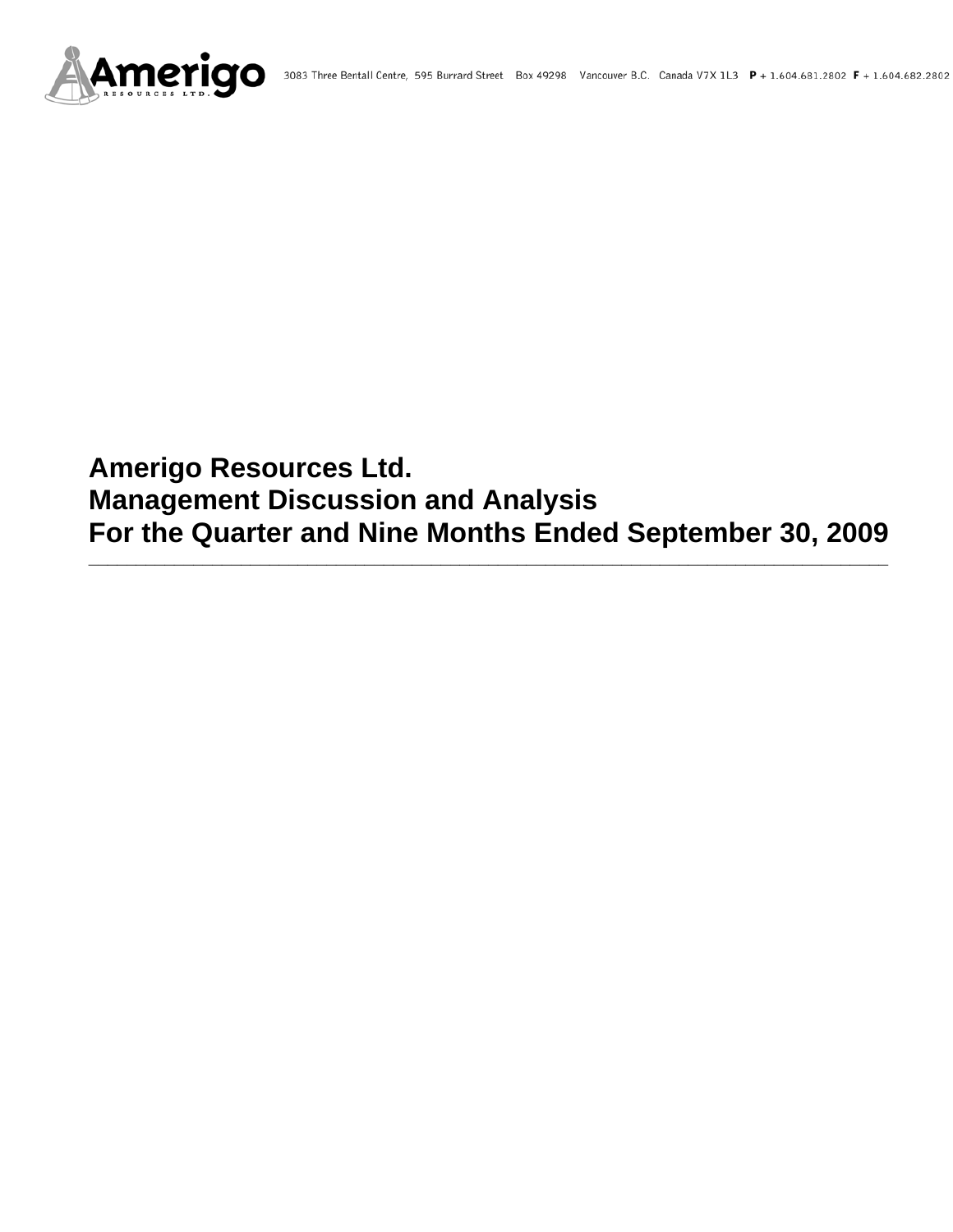# *T A B L E of C O N T E NT S*

This Management Discussion & Analysis ("MD&A") is comprised of the following sections:

- 1. **Company Profile**  Provides an executive summary of Amerigo's business and its partnership with Codelco-El Teniente…(PAGE 3)
- 2. **Introduction**  Provides information on accounting principles, reporting currency and other background factors to facilitate the understanding of this document... (PAGE 3)
- 3. **Highlights and Significant Events** Provides a summary of the key operating and financial metrics of the Company during the quarter ended September 30, 2009 ("Q3-2009") and as at September 30, 2009…(PAGE 4)
- 4. **Operating Results** Provides an analysis of the Company's production, sales, cash cost and total cost for Q3-2009 and the comparative quarter ended September 30, 2008 ("Q2-2008")… (PAGE 6)
- 5. **Financial Results** Provides an analysis of the Company's financial performance during the quarter and nine month period ended September 30, 2009 compared to the Company's performance during the quarter and nine month period ended September 30, 2008…(PAGE 10)
- 6. **Liquidity and Capital Resources** Reviews the Company's cash flow during Q3-2009 and provides an analysis of liquidity and financial position as at September 30, 2009…(PAGE 13)
- 7. **Outlook** Provides an update of the Company's activities and management's production and operations forecasts for the quarter that will end December 31, 2009 ("Q4-2009")…(PAGE 16)
- 8. **Subsequent Events** Provides information on material events that took place after September 30, 2009…(PAGE 16)
- 9. **Other** –Includes disclosure of related party transactions, accounting pronouncements adopted during 2009 and other MD&A requirements...(PAGE 17)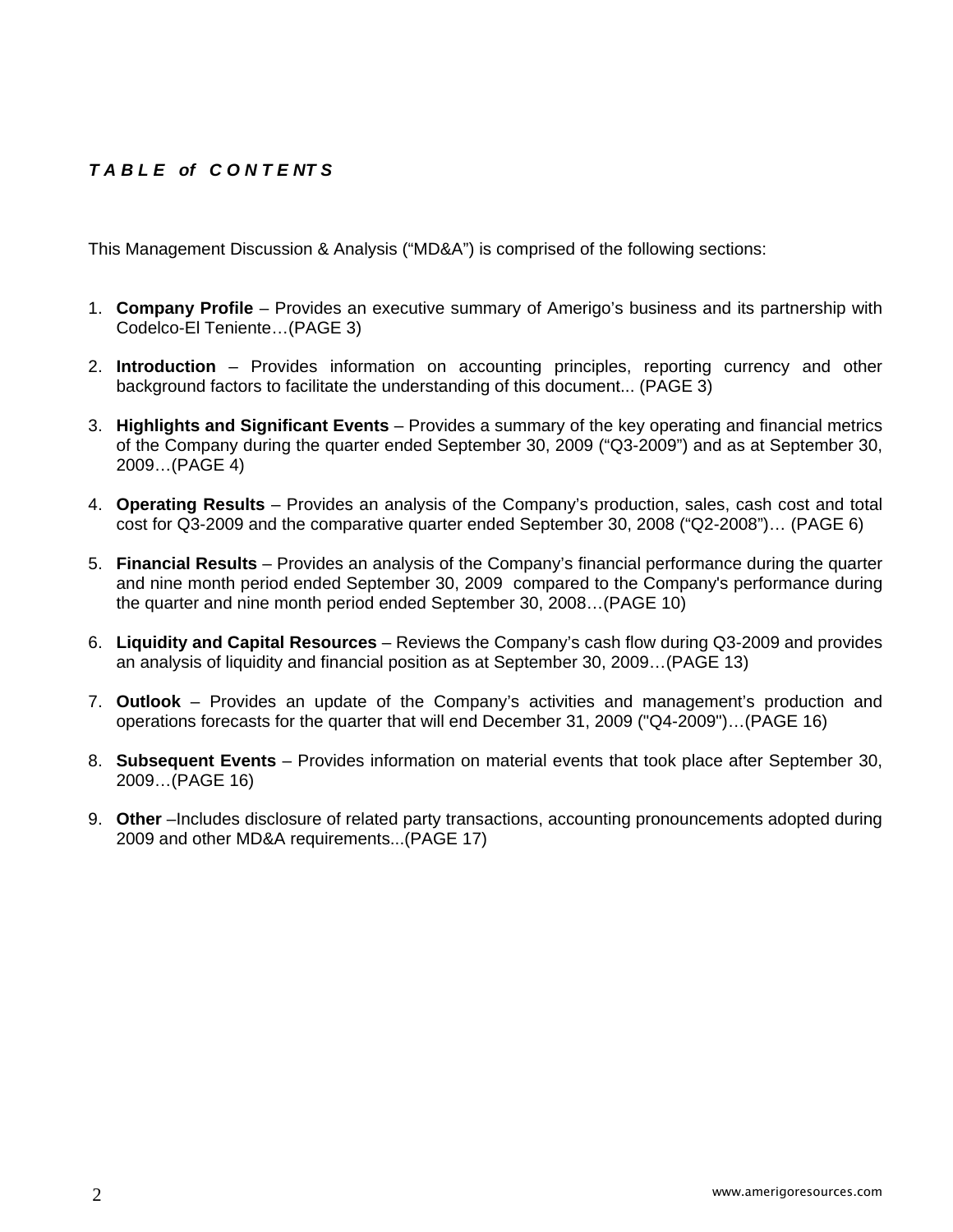# *C O M P A N Y P R O F I L E*

Amerigo owns a 100% interest in Minera Valle Central S.A. ("MVC"), a Chilean copper and molybdenum producer that has a long-term contractual relationship with the National Copper Corporation of Chile ("Codelco") to treat fresh and old tailings from Codelco's El Teniente mine, the largest underground copper mine in the world. Chile is the world's largest copper mining country, and Codelco is the world's largest copper producer. It is estimated that Codelco owns approximately 20% of all known copper reserves on earth. Codelco produced 1.548 million tonnes of copper and generated a pre-tax profit of US \$4.968 billion during 2008. El Teniente commenced operations in 1904 and has a remaining mine life that is estimated will run for decades. Since MVC was built in 1992, Codelco has almost doubled production from El Teniente, and Codelco's mine plans contemplate continued expansion of operations at El Teniente for the foreseeable future.

The fresh tailings come from El Teniente's current production, and the old tailings mainly from a tailings pond located near MVC's plant that contains more than 200 million tonnes of material. The copper grade of the old tailings is approximately 2-3 times the copper grade of the fresh tailings and, once MVC gears up to process these tailings at the maximum contractual rate, the Company will be in a position to substantially increase production and profitability from current levels. In addition, there are 2 other tailings ponds in the area, the rights to which MVC hopes to obtain in the future. These 3 tailings ponds combined contain a similar size copper resource as that of the Highland Valley Copper mine, the largest copper mine in Canada when it first started operations.

## *I N T R O D U C T I O N*

The following MD&A of the results of operations and financial position of Amerigo Resources Ltd. ("Amerigo") together with its subsidiaries (collectively, the "Company"), is prepared as of October 28, 2009, and should be read in conjunction with the Company's unaudited consolidated financial statements and related notes for the nine months ended September 30, 2009 and the audited consolidated financial statements and related notes and MD&A for the year ended December 31, 2008.

The MD&A's objective is to help the reader understand the factors affecting the Company's current and future financial performance.

The Company's financial statements have been prepared in accordance with Canadian Generally Accepted Accounting Principles ("Canadian GAAP"). The Company's reporting currency is the US Dollar. Reference is made in this MD&A to various non-GAAP measures such as cash flow from operating activities, operating profit/(loss), and cash cost and total cost (both of which do not have a standardized meaning but are widely used in the mining industry as performance indicators). Descriptions of the Company's use of non-GAAP measures are included in this MD&A.

Some of the statements in this MD&A are forward-looking statements that are subject to risk factors set out in the cautionary note contained herein.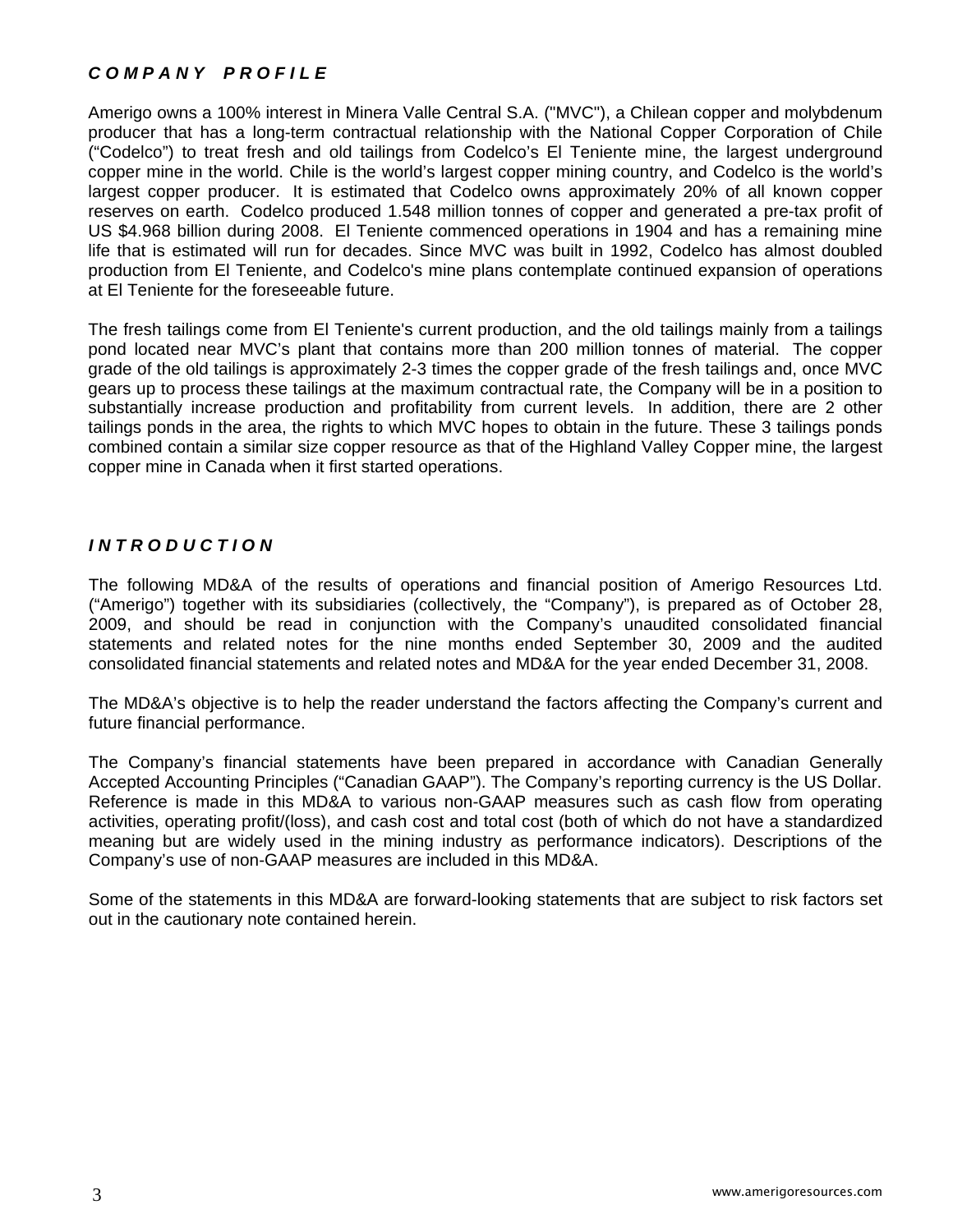## **Key achievements**

In Q3-2009 the Company was able to continue to increase copper production and post net earnings for the first time since the economic downturn of Q3-2008. Management was able to achieve the following:

- Generated net earnings of \$3,238,116 compared to a net loss of \$10,407,427 in Q3-2008.
- Continued to strengthen operating profitability; operating profit excluding amortization and accretion costs, which are non-cash items, was \$5,346,947 in Q3-2009, compared to \$2,689,940 in Q3-2008.
- Reduced operating costs by \$7,682,285 compared to Q3-2008, at essentially the same copper production levels in the two quarters.
- Increased copper production by 5% compared to the preceding quarter, reaching production of 4,589 tonnes of copper, essentially comparable to Q3-2008's record production of 4,634 tonnes of copper.
- Structured a \$5,768,576 bank loan in Chile into a two-year loan effective October 2009 and renewed again a second bank loan at its review date.
- Made debt repayments totaling \$1,871,036.

## **Financial results**

- At an average copper sales price of \$2.43/lb, in Q3-2009 the Company had an operating profit of \$3,451,404 and net earnings of \$3,238,116, compared to operating profit of \$1,152,222 and a net loss of \$10,407,427 in Q3-2008 (which included a write-down of investments of \$12,237,741).
- Revenue in Q3-2009 was \$24,532,499 compared to \$29,915,602 in Q3-2008, a decrease of 18% due to lower copper and molybdenum prices. Cost of sales in Q3-2009 was \$21,081,095, a decrease of 27% from Q3-2008 cost of sales of \$28,763,380.
- Cash flow used in operations totaled \$558,286 or nil¢ per share in Q3-2009 compared to cash flow provided by operations of \$7,638,590 or 9¢ per share in Q3-2008, and was affected by an increase of \$3,443,260 in accounts receivable from stronger sales and metal prices and a reduction of \$2,355,246 in accounts payable as the Company returned to normalized payment terms with suppliers.

## **Production**

- Production in Q3-2009 was 10.12 million pounds of copper and 151,310 pounds of molybdenum, compared to 10.22 million pounds of copper and 261,234 pounds of molybdenum in Q3-2008. The Company successfully continued to reprocess old tailings under the processing method introduced in April 2009, although production was approximately 14% lower than expected in September due to torrential rainfall which temporarily flooded the old tailings pond.
- Copper production increased 5% in Q3-2009 compared to the preceding quarter. Molybdenum production was 52% higher in Q3-2009 than in the preceding quarter as a result of improved grades and increased processing of old tailings.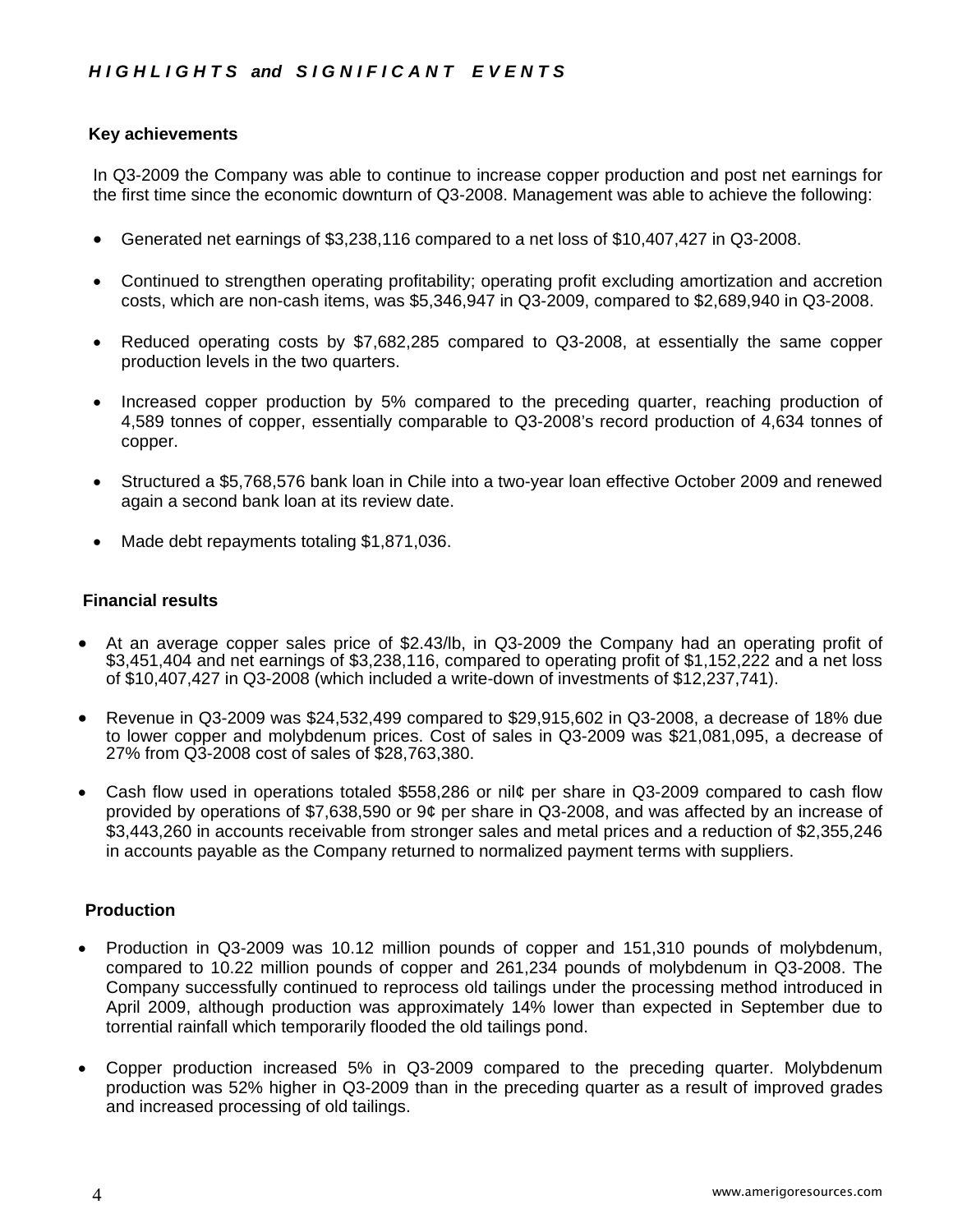# **Revenue**

- Revenue decreased to \$24,532,499 compared to \$29,915,602 in Q3-2008 due to lower copper and molybdenum prices. The Company's copper selling price before smelter, refinery and other charges was \$2.43/lb in Q3-2009 compared to \$2.81/lb in Q3-2008, and the Company's molybdenum selling price was \$14.47/lb in Q3-2009 compared to \$33.76/lb in Q3-2008. Copper sales volume in Q3-2009 was practically the same as in Q3-2008 but molybdenum sales volume was 43% lower due to lower molybdenum production.
- Most of Q3-2009 copper sales are final pricing based on MVC's pricing terms and quota delivery schedule with Enami. The London Metal Exchange ("LME") average copper prices per pound in Q3- 2009 increased from \$2.3657 in July to \$2.7965 in August and \$2.8107 in September. For a tabular illustration of copper prices realized in Q3-2009 refer to the table presented on page 8.
- As of September 30, 2009 MVC had delivered more than half of September's quota to Enami. It is expected that this half-month lag will be reduced in Q4-2009. Accordingly, the pricing term for the remaining months of 2009 will in effect be the pricing of the month of delivery ("M") or M+1 for quotas that correspond to the month of delivery. These pricing terms significantly reduce the Company's exposure to copper pricing adjustments.

# **Costs**

- Cash cost (the aggregate of smelter, refinery and other charges, production costs net of molybdenum-related net benefits, administration and transportation costs) before El Teniente royalty was \$1.51/lb in Q3-2009, compared to \$1.60/lb in Q3-2008. Cash costs decreased in Q3-2009 as a result of lower overall production costs, principally power costs.
- Total cost (the aggregate of cash cost, El Teniente royalty, depreciation and accretion) in Q3-2009 was \$2.16/lb compared to \$2.40/lb in Q3-2008. The decrease in total cost was driven by lower cash cost and lower El Teniente royalty due to lower copper and molybdenum prices between the comparative periods.
- Power costs in Q3-2009 were \$5,411,515 (\$0.0.989/kwh) compared to \$8,723,416 (\$0.1703/kwh) in Q3-2008. Electricity costs in Chile are expected to continue at Q3-2009 levels during Q4-2009.
- Operating costs such as power, steel and reagents have decreased from their high 2008 levels. Unit costs continue to be positively impacted by strong copper production. If production continues to increase as expected and other factors remain unchanged, unit costs will continue to trend downwards in Q4-2009.

## **Cash and Financing Activities**

- Cash balance was \$2,881,832 at September 30, 2009 compared to cash of \$3,187,084 at December 31, 2008 and cash of \$6,304,152 at June 30, 2009, following payments made in the quarter to suppliers to normalize credit terms.
- Subsequent to September 30, 2009, a Chilean bank loan of \$5,768,576 was structured into a 2 year loan.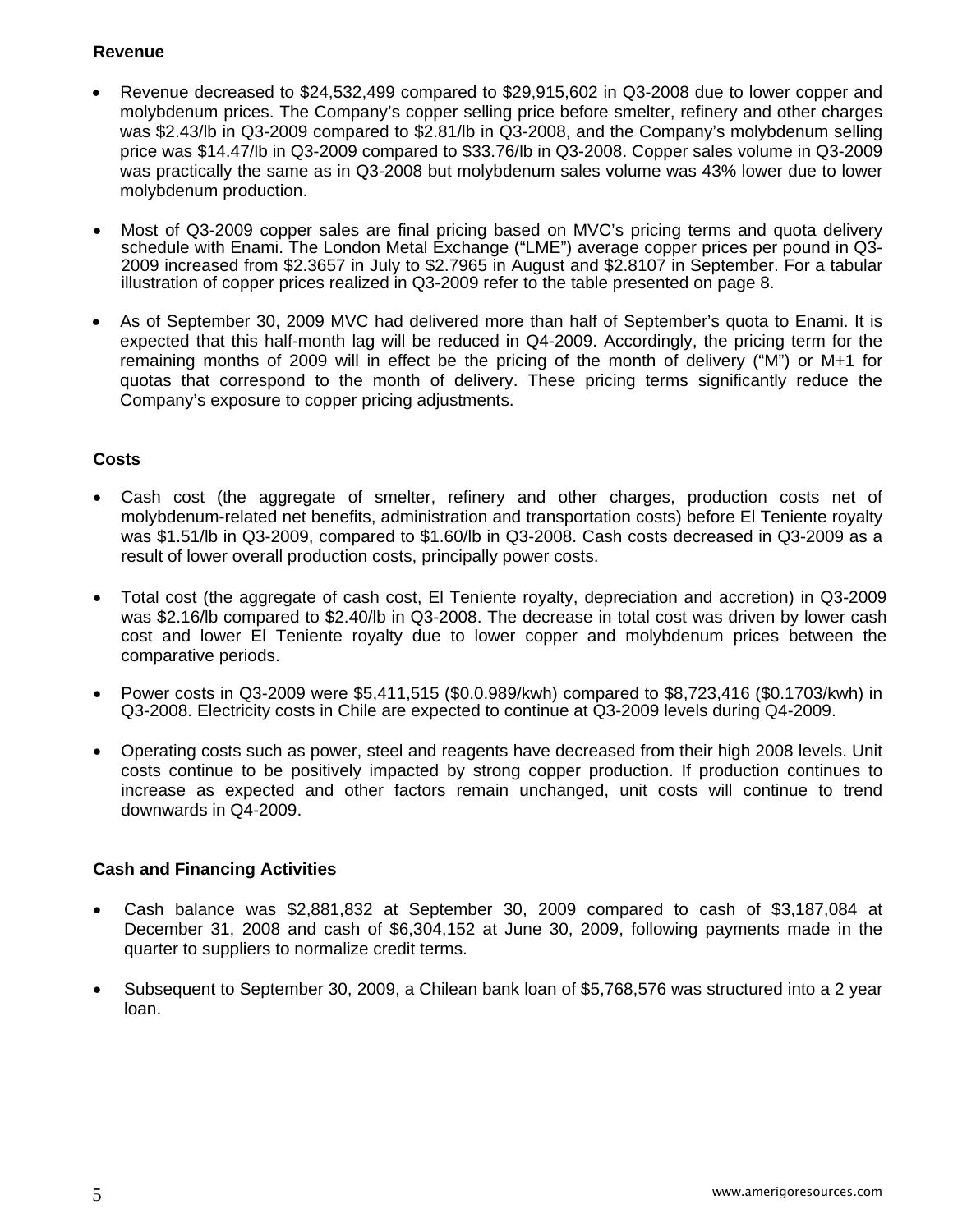#### **Investments**

- Payments for capital expenditures were \$2,039,630 in Q3-2009 compared to \$5,985,103 in Q3- 2008. Capital expenditures incurred in the quarter were \$3,632,516 (Q3-2008: \$7,653,565) of which \$850,533 were for MVC's power plant.
- The Company's investments in Candente Resource Corp. ("Candente") and Los Andes Copper Ltd. ("Los Andes") had a fair value of \$4,869,172 and \$627,522 respectively at September 30, 2009 (December 31, 2008: \$1,412,488 and \$360,727, respectively). The \$1,617,075 fair value increase in these investments in Q3-2009 does not affect net earnings but is included as other comprehensive income for the quarter. In Q3-2008 a write-down of these investments in the amount of \$12,237,741 was recorded in earnings as management determined that the decline in their fair value at that time was other than temporary.

# *O P E R A T I N G R E S U L T S*

In Q3-2009 production increased 5% compared to the preceding quarter as the Company continued to process old tailings with higher grade material. Production in September was affected by torrential rainfall which temporarily flooded the old tailings pond. Molybdenum production increased 52% in Q3- 2009 compared to the preceding quarter due to improved grades and increased processing of old tailings.

The Company produced 4,589 tonnes of copper and 151,310 lbs of molybdenum in Q3-2009, a 1% decrease in copper production and a 42% decrease in molybdenum production compared to Q3-2008.

Copper prices continued to increase in Q3-2009. Average LME copper prices were \$2.3657/lb in July, \$2.7965/lb in August and \$2.8107/lb in September.

Molybdenum prices improved in Q3-2009 compared to the first half of the year. The Platt's published molybdenum dealer oxide prices were \$12.28/lb in July, \$17.088/lb in August and \$14.125/lb in September.

Due to strong copper prices, high production levels and lower operating costs, the Company was able to substantially improve operating results in the quarter. The Company posted an operating profit of \$3,451,404 in Q3-2009 compared to an operating loss of \$250,309 in the preceding quarter and an operating profit of \$1,152,222 in Q3-2008. Operating profit excluding amortization and accretion costs, which are non-cash items, was \$5,346,947 in Q3-2009 (\$2,689,940 in Q3-2008).

Notwithstanding a decrease in copper production of only 1% in Q3-2009, the Company was able to significantly reduce operating costs by \$7,682,285 in the quarter, compared to Q3-2008.

## **Production**

|                              | Q3-2009 | Q3-2008 |
|------------------------------|---------|---------|
| Copper produced, tonnes      | 4.589   | 4.634   |
| Copper produced, million lbs | 10.12   | 10.22   |
| Molybdenum produced, Ibs     | 151.310 | 261,234 |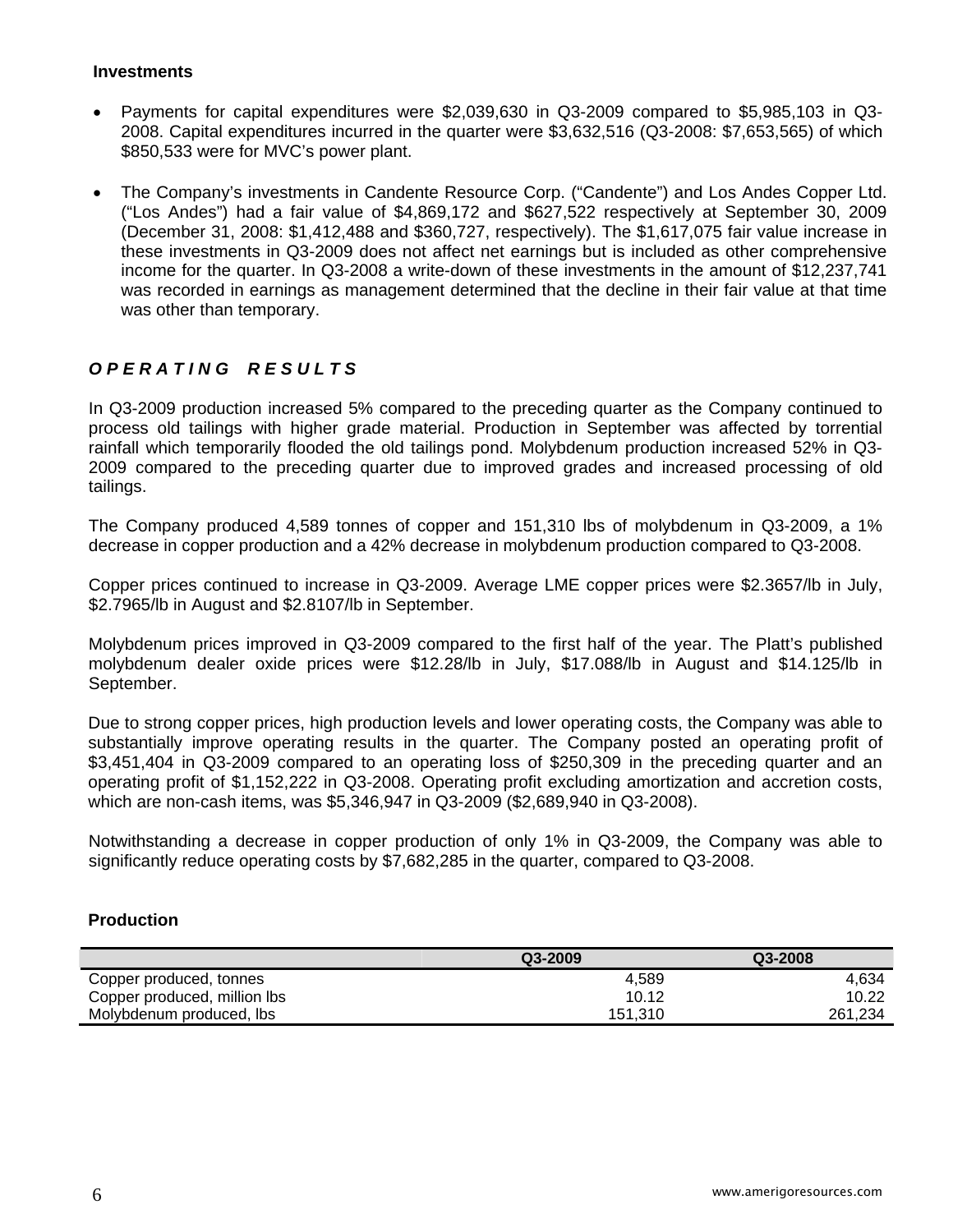## **Revenue**

|                                                            | Q3-2009 |            | Q3-2008 |                   |
|------------------------------------------------------------|---------|------------|---------|-------------------|
| Average LME copper price                                   | \$      | $2.66$ /lb | \$      | $3.49$ /lb        |
| Average Platt's molybdenum dealer oxide price <sup>1</sup> | \$      | 14.50/lb   |         | 33.27/lb          |
| Copper sold, tonnes                                        |         | 4,622      |         | 4,626             |
| Copper sold, million lbs                                   |         | 10.19      |         | 10.20             |
| Molybdenum sold, Ibs                                       |         | 147,894    |         | 258,499           |
| Revenue, copper delivered during period <sup>2</sup>       | \$      | 21,904,081 | \$      | 25,355,861        |
| Settlement adjustments to prior periods' sales             |         | 293,836    |         | (3,049,900)       |
| Total copper net sales during period                       |         | 22,197,917 |         | 22,305,961        |
| Revenue, molybdenum delivered during period 3              |         | 1,754,828  |         | 7,157,133         |
| Settlement adjustments during period                       |         | 579,754    |         | 452,508           |
| Total molybdenum net sales during period                   |         | 2,334,582  |         | 7,609,641         |
| Total revenue during period                                | \$      | 24,532,499 |         | 29,915,602        |
| Company's recorded copper price <sup>4</sup>               |         | $2.43$ /lb |         | 2.81 <sub>l</sub> |
|                                                            |         |            |         |                   |
| Company's recorded molybdenum price <sup>5</sup>           |         | 14.47/lb   |         | 33.76/lb          |

<sup>1</sup> Basis price for the Company's molybdenum sales.<br> $2.0$  fter emoltar, refinery and other eberges, evaluating

After smelter, refinery and other charges, excluding settlement adjustments to prior periods' sales.

 $3$  After roasting charges, excluding settlement adjustments to prior periods' sales.

<sup>4</sup> Copper recorded price for the quarter before smelter and refinery charges and settlement adjustments to prior periods' sales.

<sup>5</sup> Molybdenum recorded price for the quarter before roasting charges and settlement adjustments to prior periods' sales.

Revenue in Q3-2009 was \$24,532,499 compared to \$29,915,602 in Q3-2008, including copper revenue of \$22,197,917 (Q3-2008: \$22,305,961) and molybdenum revenue of \$2,334,582 (Q3-2008: \$7,609,641). Copper and molybdenum revenues are net of smelter, refinery and roasting charges.

Copper revenue decreased less than 1% from Q3-2008 despite lower copper prices in Q3-2009 due to the effect of negative pricing adjustments of \$3,049,900 in Q3-2008. In contrast, in Q3-2009 the Company had positive adjustments of \$293,836. In Q3-2009 the Company's copper selling price was \$2.43/lb, a 14% decrease from \$2.81/lb in Q3-2008.

In Q3-2009 the Company recorded positive pricing adjustments to prior quarters' sales of \$293,836. In Q3-2008, there were negative adjustments of \$3,049,900 due to the sharp decline in copper prices realized in Q3-2008 from provisional prices booked in Q2-2008.

Copper produced by the Company is sold under a sales agreement with Chile's Empresa Nacional de Minería ("Enami") that establishes a delivery schedule of monthly sales quotas. For the 2009 quota Enami elected a pricing term that sets the Company's copper sale price at the average market price for the first month after delivery ("M+1") except for the January and February quotas which were set at the average market price at the date that was four months after delivery ("M+4"). Accordingly, provided monthly quotas are met, all copper delivered by the Company to Enami in one month is sold at market prices prevailing in the following month. However, where production falls short of the monthly quota for a scheduled month of delivery, the quota is carried forward to a subsequent calendar month and the Company receives a sale price calculated for the originally scheduled month of delivery until the quota is met.

At September 30, 2009, MVC had delivered approximately 55% of the September quota (the balance to be delivered in October 2009). Accordingly, the pricing term for Q4-2009 will predominantly be "M+1".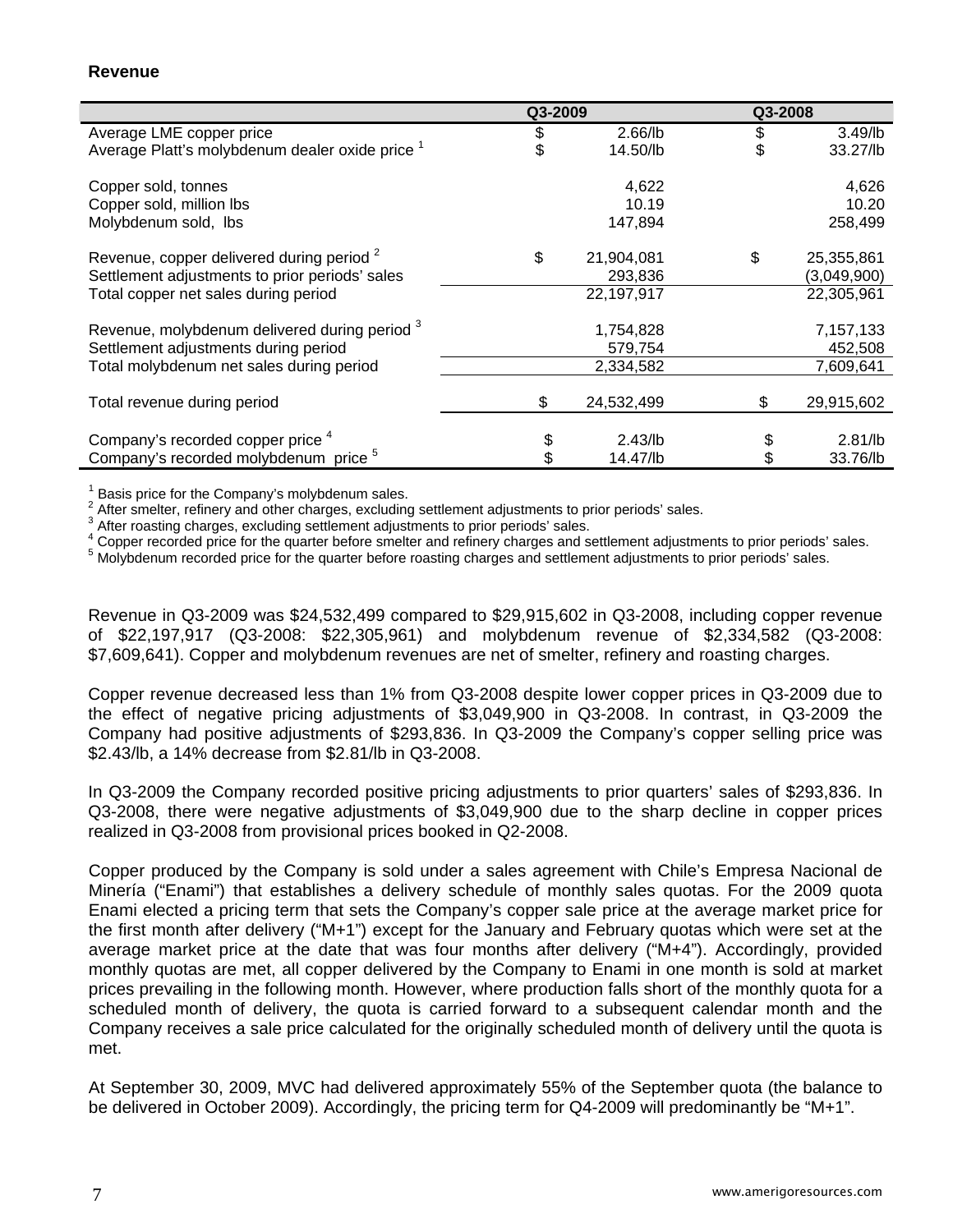Copper deliveries in Q3-2009 were recorded into revenue as follows:

| <b>Month of Sale</b> | Quota                 | <b>Pricing Term</b><br>for Quota | <b>Metric for</b><br><b>Revenue</b> | <b>Price/lb</b> | <b>LME Average</b><br><b>Price For</b> |
|----------------------|-----------------------|----------------------------------|-------------------------------------|-----------------|----------------------------------------|
|                      |                       |                                  | <b>Recognition</b>                  |                 |                                        |
|                      |                       |                                  |                                     |                 |                                        |
| July 09              | May 09                | $M+1$                            | Final                               | \$2.27          | June 09                                |
| July 09              | June 09               | $M+1$                            | Final                               | \$2.37          | July 09                                |
| July 09              | July 09 (hedged)      | Hedge call price                 | Final                               | \$2.48          | N/A                                    |
| August 09            | July 09 (hedged)      | Hedge call price                 | Final                               | \$2.48          | N/A                                    |
| August 09            | July 09               | $M+1$                            | Final                               | \$2.80          | August 09                              |
| August 09            | August 09 (hedged)    | Hedge call price                 | Final                               | \$2.48          | N/A                                    |
| August 09            | August 09             | $M+1$                            | Final                               | \$2.81          | September                              |
| Sept. 09             | August 09             | $M+1$                            | Final                               | \$2.81          | September                              |
| Sept. 09             | September 09 (hedged) | Hedge call price                 | Final                               | \$2.48          | N/A                                    |
| Sept. 09             | September 09          | $M+1$                            | Provisional                         | \$2.78          | N/A                                    |

 $1$  Refers to final LME average prices, subject to pricing terms with Enami. In 2009, the terms are "M+4" for January and February quotas and "M+1" for March, May and subsequent months. No quota was set for April 2009.

As can be seen from the preceding table, almost all of the copper delivered by MVC to September 30, 2009 was subject to final pricing terms as of that date, substantially reducing the Company's exposure to final negative pricing settlement adjustments in Q4-2009. The only deliveries subject to final pricing were those corresponding to the September unhedged quota, which will be priced at the October average LME price.

In Q3-2009, molybdenum revenues were \$2,334,582, 69% lower than \$7,609,641 in Q3-2008, inclusive of positive settlement adjustments of \$579,754 in Q3-2009 and positive settlement adjustments of \$452,508 in Q3-2008. The Company's molybdenum selling price decreased 57% to \$14.47/lb from \$33.76/lb in Q3-2008.

Molybdenum produced by the Company is sold under a sales agreement with Chile's Molibdenos y Metales S.A. ("Molymet"), which currently provides that the sale price is the average market price for the fifth month after delivery ("M+5") which may indicate that Molymet continues to carry unsold inventory. Under this pricing arrangement as of September 30, 2009 only the molybdenum sales up to April 2009 were subject to final pricing. If molybdenum prices improve in Q4-2009 and subsequent periods, MVC will have positive settlement adjustments for sales subsequent to May 2009.

Revenue from the sale of the Company's copper and molybdenum concentrates is recorded net of smelter, refinery and roaster charges when persuasive evidence of a sales arrangement exists, delivery has occurred, the rights and obligations of ownership have passed to the customer and the sale price is determinable.

# **Cash Cost and Total Cost**

Cash cost and total cost are non-GAAP measures prepared on a basis consistent with the industry standard Brook Hunt definitions. Cash cost is the aggregate of copper and molybdenum production costs, smelter and refinery charges, administration and transportation costs, minus molybdenum byproduct credits. Total cost is the aggregate of cash cost, El Teniente royalty, depreciation, amortization and asset retirement accretion cost.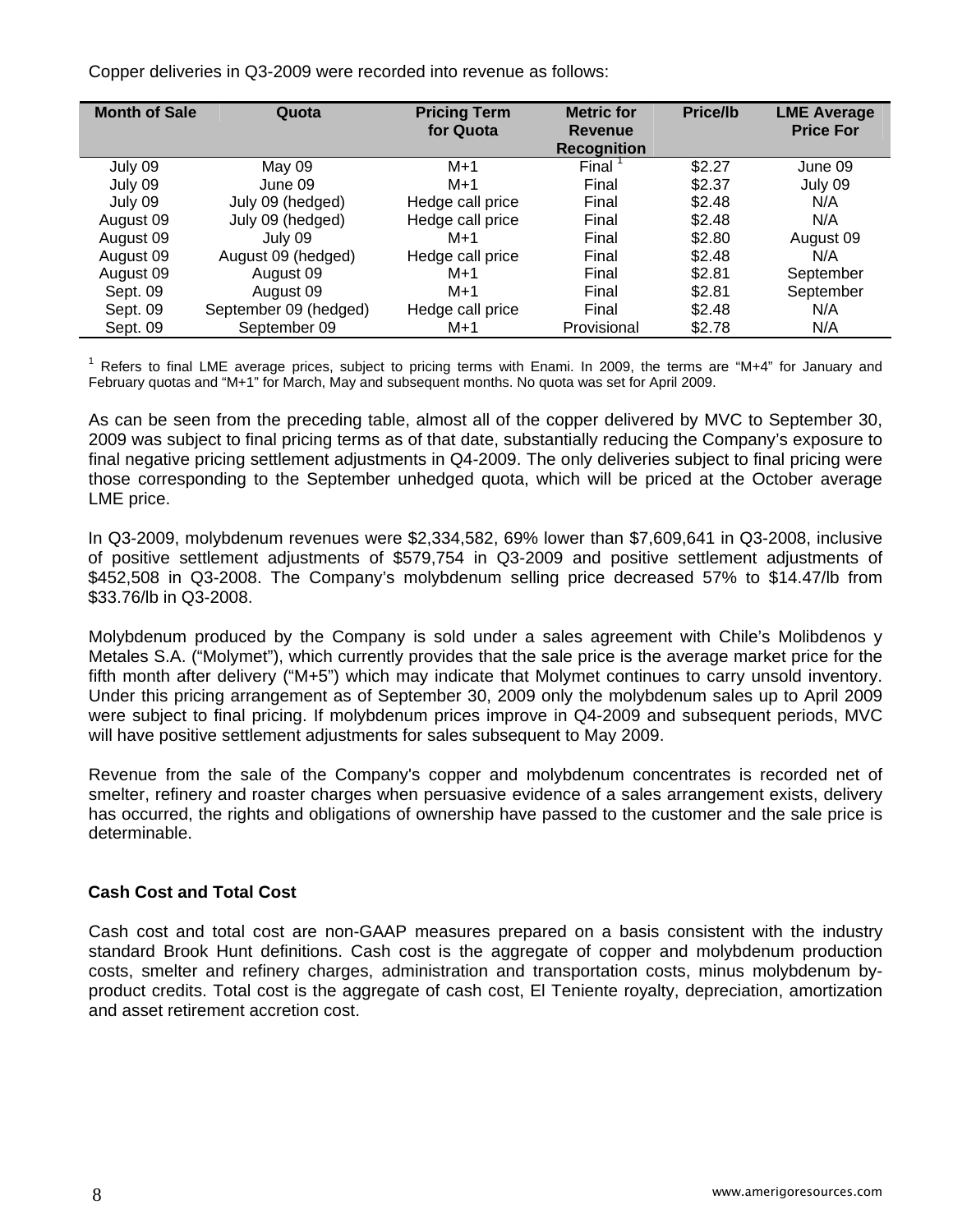The Company's trailing cash costs for the most recent quarters (\$/lb of copper produced) were:

|                    | Q3-2009 | Q2-2009 | Q1-2009 | Q4-2008 | Q3-2008 |
|--------------------|---------|---------|---------|---------|---------|
| Power costs        | 0.53    | 0.63    | 0.83    | 0.66    | 0.85    |
| Steel costs        | 0.24    | 0.23    | 0.23    | 0.24    | 0.24    |
| Other costs        | 0.59    | 0.40    | 0.58    | 0.62    | 0.81    |
| By-product credits | (0.23)  | (0.06)  | (0.07)  | 0.10    | (0.75)  |
| Smelter & refinery | 0.29    | 0.30    | 0.29    | 0.28    | 0.33    |
| Administration     | 0.04    | 0.03    | 0.05    | 0.06    | 0.09    |
| Transportation     | 0.03    | 0.03    | 0.03    | 0.03    | 0.03    |
| <b>Cash Cost</b>   | \$1.49  | \$1.56  | \$1.94  | \$1.99  | \$1.60  |

<sup>1</sup> Molybdenum by-product credits in Q4-2008 were in fact by-product costs due to the effect of negative pricing adjustments to molybdenum sales in the quarter.

Cash cost is driven mainly by power and steel production costs, smelter/refinery costs and molybdenum by-product credits.

In Q3-2009, cash cost was \$1.49/lb, compared to \$1.60/lb in Q3-2008, a decrease of \$0.11/lb. The major variances in cash cost between the comparative quarters were a \$0.52/lb decrease in by-product credits, a \$0.32/lb decrease in power costs and a reduction of \$0.22/lb in other production costs.

Power, MVC's most significant cost, was \$0.0989/kWh in Q3-2009 compared to \$0.1703/kWh in Q3- 2008. Chile's energy supply crisis has improved significantly since 2008 due to lower oil prices, lower industrial demand, higher access to hydro-generation and additional supply from new in country generating facilities. The Company's power generators reduce the Company's exposure to potential higher grid costs in future periods.

Molybdenum by-product credits of \$0.23/lb in Q3-2009 were significantly lower than the \$0.75/lb in Q3- 2008, due to significantly lower molybdenum prices and lower molybdenum production.

Unit steel costs in Q3-2009 were comparable to those of Q3-2008. Other production unit costs decreased \$0.22/lb compared to Q3-2008, due to lower actual costs derived from a series of management-driven cost reduction initiatives.

Copper and molybdenum unit production costs continue to show a declining trend from historically high levels in 2008. This trend is expected to continue in 2009 as production continues to increase.

The Company's trailing total costs for the most recent quarters (\$/lb of copper produced) were:

|                                     | Q3-2009 | Q2-2009 | Q1-2009 | Q4-2008 | Q3-2008 |
|-------------------------------------|---------|---------|---------|---------|---------|
| Cash cost                           | 1.49    | 1.56    | 1.94    | 1.99    | 1.60    |
| El Teniente royalty                 | 0.46    | 0.38    | 0.28    | 0.27    | 0.65    |
| Amortization/depreciation/accretion | 0.19    | 0.20    | 0.20    | 0.17    | 0.15    |
| <b>Total Cost</b>                   | \$2.14  | \$2.14  | \$2.42  | \$2.43  | \$2.40  |

Total cost in Q3-2009 was \$2.14/lb, compared to total cost of \$2.40lb in Q3-2008. The most significant impact on total cost reductions resulted from a \$0.11/lb decrease in cash cost and a \$0.19/lb decrease in El Teniente royalty (due to lower average copper and molybdenum prices in Q3-2009).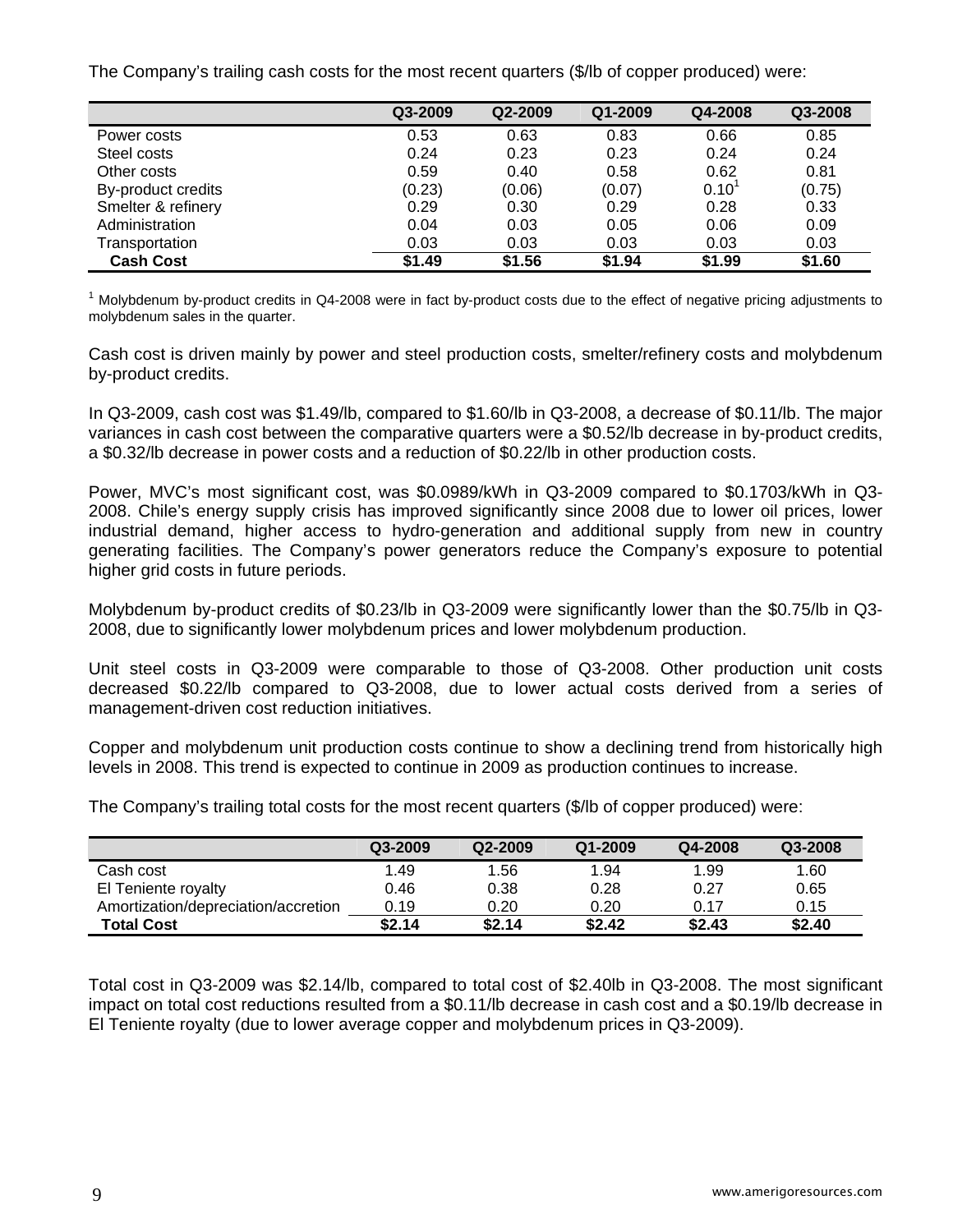# *F I N A N C I A L R E S U L T S – Q3-2009*

In Q3-2009 the Company posted net earnings of \$3,238,116 (or basic earnings of \$0.02 per share), compared to a Q3-2008 net loss of \$10,407,427 (basic loss of \$0.11 per share). The loss posted in Q3- 2008 included a write-down of investments of \$12,237,741.

In Q3-2009 the Company posted an operating profit of \$3,451,404 (Q3-2008: \$1,152,222), which includes non-cash charges for amortization and asset retirement accretion of \$1,895,543 (Q3-2008: \$1,537,718). Operating profits were stronger in Q3-2009 despite lower copper and molybdenum prices and lower molybdenum production due to a reduction of \$7,682,285 in cost of sales resulting from lower power and other production costs and lower El Teniente royalties payable on lower metal prices.

## **Revenue**

Revenue during the quarter was \$24,532,499 compared to \$29,915,602 in Q3-2008. Revenue decreased due to lower copper and molybdenum prices and lower molybdenum production in Q3-2009. Refer to **Operating Results – Revenue** for additional analysis.

# **Production Costs**

|                                            | Q3-2009          | Q3-2008 |            |
|--------------------------------------------|------------------|---------|------------|
| <b>Production costs</b>                    |                  |         |            |
| Power costs                                | \$<br>5,411,515  | \$      | 8,723,416  |
| Steel costs                                | 2,395,004        |         | 2,455,517  |
| Other production costs                     | 6,007,457        |         | 8,189,582  |
|                                            | 13,813,976       |         | 19,368,515 |
| El Teniente royalty                        | 4,686,346        |         | 6,631,296  |
| Depreciation and amortization              | 1,811,765        |         | 1,453,941  |
| Administration                             | 404.432          |         | 910,159    |
| Transportation                             | 280,798          |         | 315,692    |
| Asset retirement obligation accretion cost | 83,889           |         | 83,777     |
|                                            | \$<br>21,081,095 | \$      | 28,763,380 |

Production costs in Q3-2009 were \$13,813,976 compared to \$19,368,515 in Q3-2008, a decrease of 29% between the two periods. Other production costs decreased by \$2,182,125, due in part to a series of management-driven cost reduction initiatives. Power costs decreased by \$3,311,901 as a result of lower Chilean central grid power costs.

In Q3-2009 the El Teniente royalty was \$4,686,346 or 29% lower than \$6,631,296 in Q3-2008. Reduced royalties to El Teniente were the result of lower copper and molybdenum prices in Q3-2009. Royalty costs are based on average monthly copper prices in the month produced and not subject to pricing settlement adjustments affecting copper revenue.

Depreciation and amortization cost was \$1,811,765 in Q3-2009 compared to \$1,453,941 in Q3-2008, a 25% increase due mainly to a higher asset base at MVC.

Administration expenses were \$404,432 in Q3-2009 compared to \$910,159 in Q3-2008. Administration costs were higher in Q3-2008 due to production incentive bonuses paid in that quarter.

Transportation costs were \$280,798 in Q3-2009, lower than \$315,692 in Q3-2008. Asset retirement accretion costs were \$83,778, at comparable levels to Q3-2008.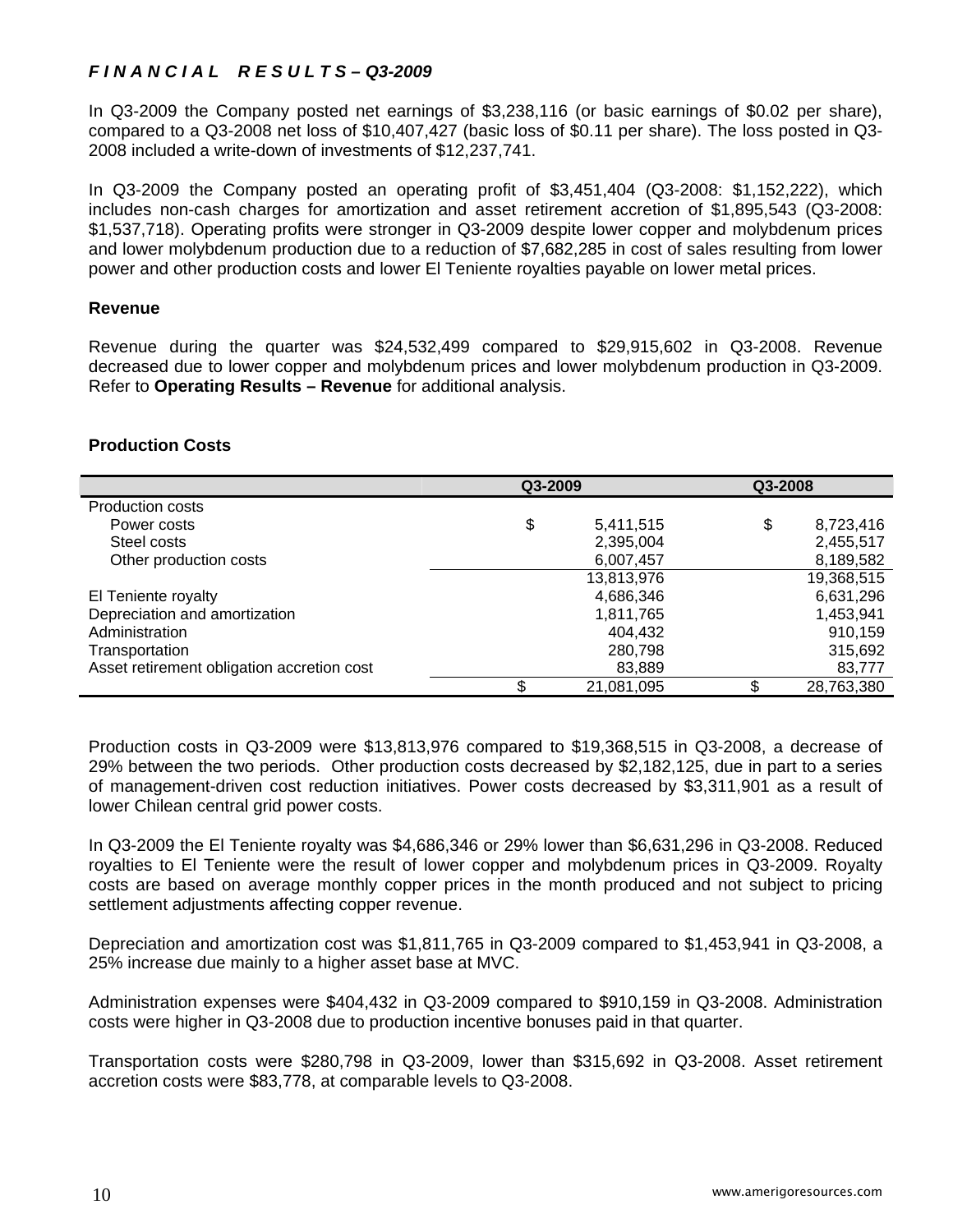# **Operating profit**

In Q3-2009 the Company's operating profit increased to \$3,451,404 from \$1,152,222 in Q3-2008 due to a \$7,682,285 reduction in cost of sales, including lower power and other production costs and lower royalties to El Teniente resulting from lower metal prices, and despite a \$5,383,103 reduction in revenues due to lower copper and molybdenum prices.

#### **Other expenses**

"Other expenses" (costs not related to MVC's production operations) increased 34% to \$1,154,561 in Q3-2009 from \$862,203 in Q3-2008, due to a \$468,419 increase in interest expense to service debt in Chile. With the exception of interest expenses, the aggregate of other expenses within this category decreased as a result of cost containment initiatives and reduction of discretionary expenditures, including office and general expenses of \$232,767 (Q3-2008: \$356,114), salaries, management and professional fees of \$280,952 (Q3-2008: \$266,608) and stock-based compensation expense of \$55,815 (Q3-2008: \$122,873).

#### **Non-operating Items**

Non-operating items in Q3-2009 included a foreign exchange gain of \$1,585,513 (Q3-2008: gain of \$813,688), interest income of \$5,109 (Q3-2008: \$102,946), other income of \$250,126 (Q3-2008: \$54,916) and other expenses of \$389,030 (\$nil in Q3-2008). In Q3-2008 the Company posted a write down of investments of \$12,237,741 and an equity investment loss of \$42,363. Foreign exchange gains resulted from Chilean Peso and Canadian dollar fluctuations against the US dollar in the quarter, including the effect of translation of items denominated in those currencies. Other income and expenses are higher in Q3-2009 due to certain consulting work done by MVC. Interest income decreased due to lower average cash balances held by the Company in Q3-2009.

## **Taxes**

The Company recorded income tax expense of \$346,422 in Q3-2009 compared to an income tax recovery of \$802,082 in Q3-2008.

## **Non-Controlling Interests**

Non-controlling interest cost was \$164,023 in Q3-2009 compared to \$190,974 in Q3-2008, due to the effect of lower molybdenum production in Q3-2009. Refer to **Related Parties**.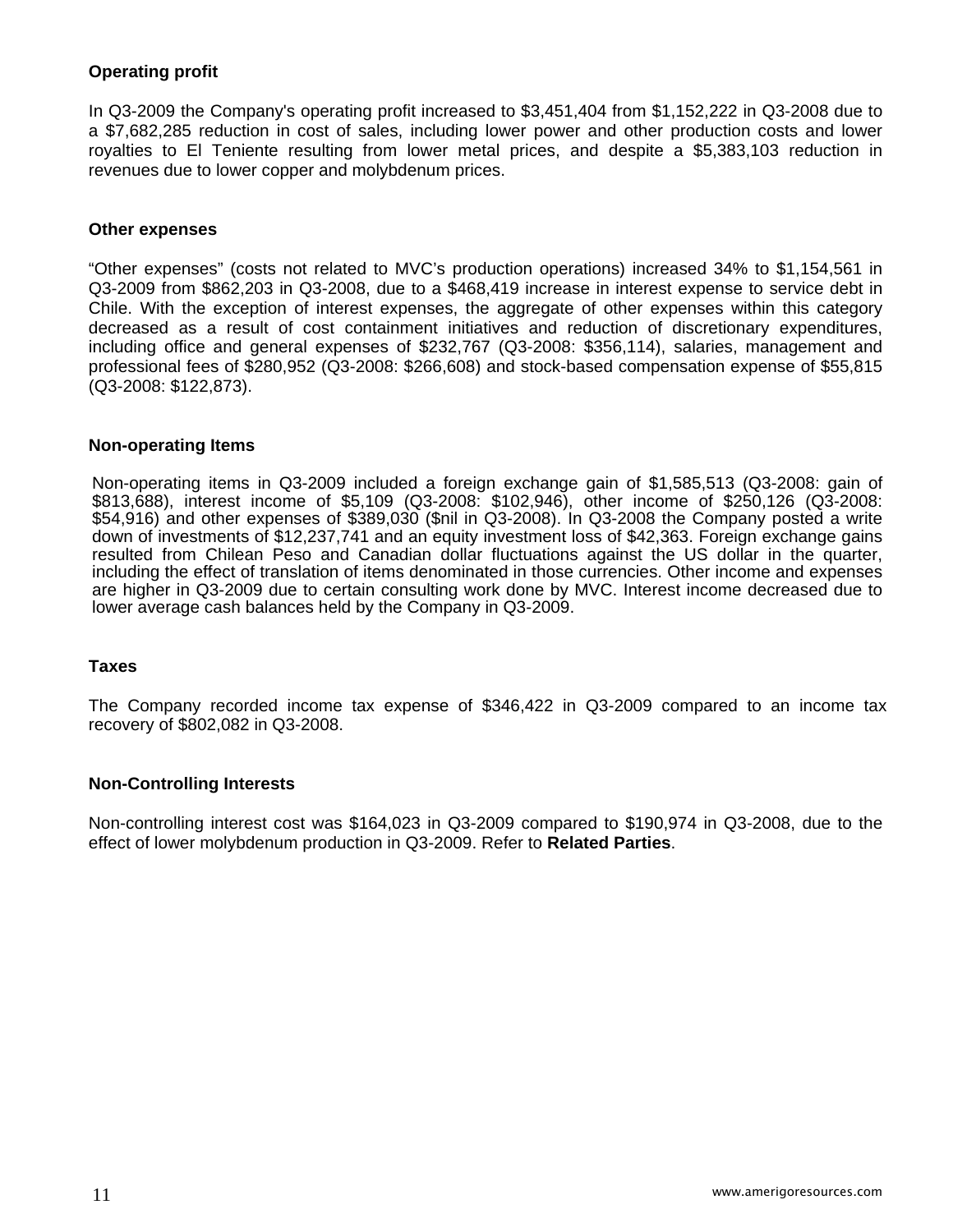# *F I N A N C I A L R E S U L T S – NINE MONTHS ENDED SEPTEMBER 30, 2009*

During the nine months ended September 30, 2009 ("YTD 2009"), the Company posted a net loss of \$3,866,017 (or a basic loss of \$0.03 per share), compared to net earnings of \$2,194,029 (basic earnings of \$0.02 per share) in the nine months ended September 30, 2008 ("YTD-2008"). Net earnings YTD-2008 included a \$12,237,741 write-down of investments.

The variance in financial results between the two nine-month periods is attributed mainly to significantly reduced copper and molybdenum prices in 2009 which was mitigated to some extent by a 7% increase in copper production YTD 2009 compared to YTD 2008.

Despite an increase of 7% in copper sales volume between the two comparative periods, revenue YTD-2009 was \$55,621,143 or 42% lower than YTD-2008, mainly due to substantially lower metal prices and a 38% reduction in molybdenum sales volume. Operating costs were 30% or \$24,383,146 lower than in YTD-2008, and cash cost and total cost were \$1.63/lb and \$2.21/lb, respectively in YTD-2009, compared to \$2.02/lb and \$2.87/lb in YTD-2008.

Other expenses were \$3,334,929 in YTD-2009 (YTD-2008: \$2,780,465) despite significantly lower general and administration expenses resulting from cost containment initiatives, due to substantially higher interest expense of \$1,760,610 (YTD-2008: \$338,262), to service bank and other debt in Chile. .

During the two comparative nine-month periods, the Company recorded an increase of \$1,754,499 in foreign exchange expense, mostly in connection with the translation to US dollars of assets and liabilities carried in Chilean pesos or Canadian dollars.

Income tax expense decreased \$1,393,559 between the two comparative periods, due to lower profitability at MVC.

# *C O M P A R A T I V E P E R I O D S*

The following tables provide highlights of the Company's quarterly results for the past eight quarters.

|                                | QE Sept. 30, 2009        | <b>QE June 30, 2009</b> | <b>QE March 31, 2009</b> | QE Dec. 31, 2008   |
|--------------------------------|--------------------------|-------------------------|--------------------------|--------------------|
| Total revenue                  | \$24,532,499             | \$18,067,033            | \$13,021,611             | \$614,179          |
| Net income (loss)              | 3,238,116                | (2,325,059)             | (4,779,074)              | $(21, 180, 874)^T$ |
| Earnings (loss) per            |                          |                         |                          |                    |
| share                          | 0.0245                   | (0.0176)                | (0.0421)                 | (0.2268)           |
| <b>Diluted</b><br>earnings     |                          |                         |                          |                    |
| (loss) per share               | 0.0211                   | (0.0174)                | (0.0421)                 | (0.2268)           |
|                                |                          |                         |                          |                    |
|                                | <b>QE Sept. 30, 2008</b> | <b>QE June 30, 2008</b> | <b>QE March 31, 2008</b> | QE Dec. 31, 2007   |
| Total revenue                  | \$29,915,602             | \$31,164,236            | \$35,933,465             | \$26,974,854       |
| Net income                     | $(10, 407, 427)^2$       | 6,218,444               | 6,383,012                | 1,816,498          |
| Earnings per share             |                          |                         |                          |                    |
|                                | (0.1124)                 | 0.0660                  | 0.0677                   | 0.0122             |
| <b>Diluted</b><br>earnings per |                          |                         |                          |                    |
| share                          | (0.1124)                 | 0.0660                  | 0.0668                   | 0.0122             |

<sup>1</sup> Includes a write-down of investments of  $$6,617,602$ <br> $^2$  lnoludes a write down of investments of  $$12,227,741$ 

 $2$  Includes a write-down of investments of \$12,237,741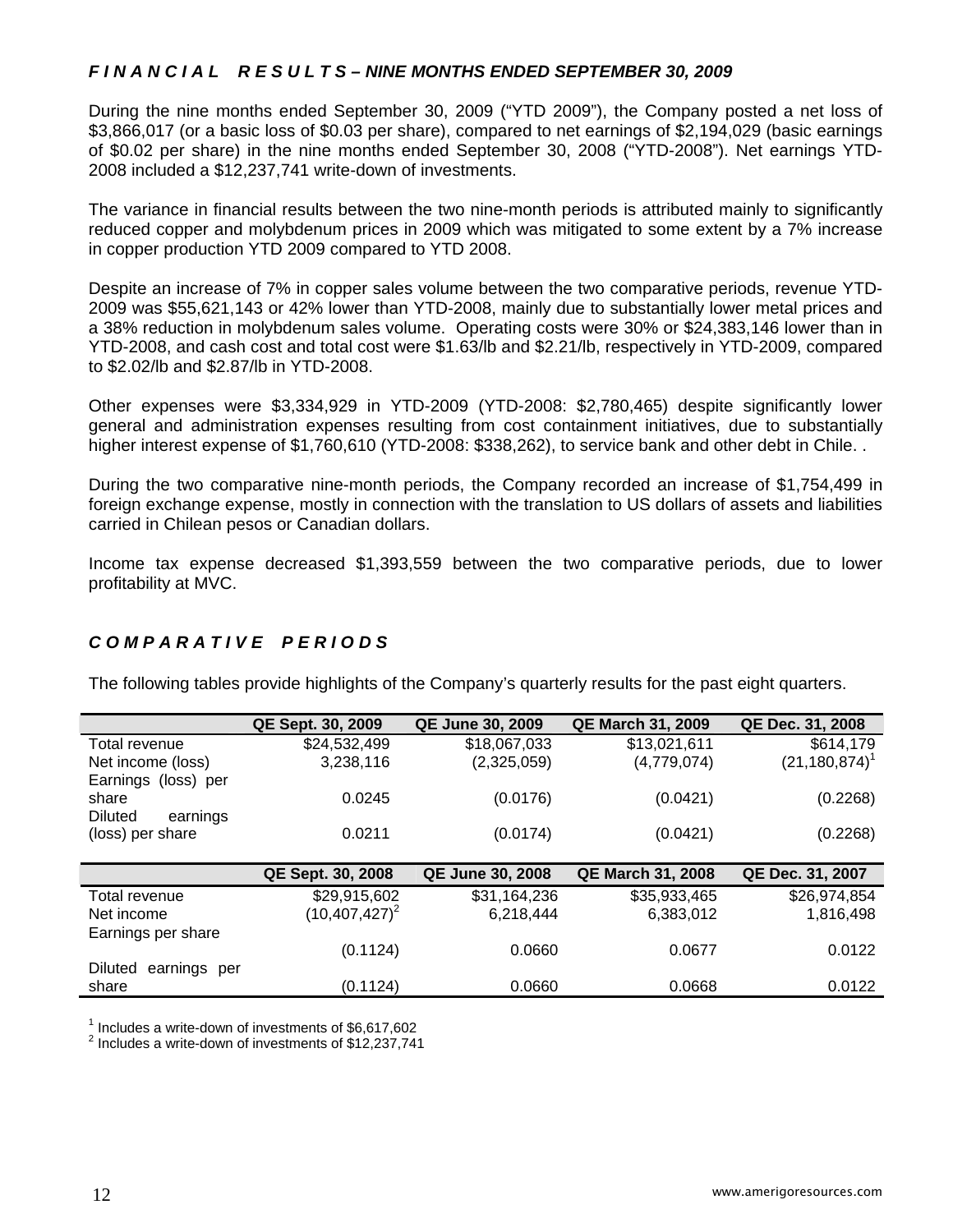# *L I Q U I D I T Y and C A P I T A L R E S O U R C E S*

# **Cash Flow from Operations**

In Q3-2009, the Company used cash of \$558,286 (nil¢ per share) from operations, compared to cash generated from operations of \$7,638,590 (9¢ per share) in Q3-2008, including the effect of changes in non-cash working capital items.

The dominant factor affecting operating cash flows was an increase of \$3,443,260 in accounts receivable in Q3-2009 due to the effect of strong copper sales and stronger copper prices and a reduction of \$2,355,246 in accounts payable as MVC continues to normalize credit terms with its suppliers. Excluding the effect of changes in working capital accounts, the Company generated cash of \$4,961,070 in Q3- 2009 (compared to \$1,757,434 in the preceding quarter and \$2,597,470 in Q3-2008).

## **Cash Flow from Financing Activities**

Cash used in financing activities was \$824,404 in Q3-2009 compared to cash used in financing activities of \$6,704,282 in Q3-2008. During Q3-2009 the Company made principal repayments of \$975,000 towards the loan provided by Enami for copper price differentials and received \$150,596 from the exercise of warrants.

On a year-to-date basis, the Company's financing activities also include a non-brokered private placement for gross proceeds of \$8,441,696 (Cdn\$10,500,000). In connection with the private placement, the Company issued 37,500,000 units at a price of Cdn\$0.28 per unit. Each unit consisted of one common share and one share purchase warrant. Each warrant entitles the holder to purchase one additional share of the Company at a price of Cdn\$0.33 per share until February 15, 2010, and thereafter at a price of Cdn\$0.40 until February 14, 2011. The warrants issued to placees were valued by the Company at \$1,266,142. The Company also issued a further 1,244,400 units as finders' fees in respect of a portion of the private placement at a cost of \$280,104, included in total share issuance costs of \$318,476. The warrants issued as finders' fees were valued by the Company at \$42,016.

In Q1-2009 the Company completed negotiations with Enami for repayment terms of \$11,123,735 in negative settlement adjustments to copper sales that resulted from the sharp decline in copper prices in Q4-2008. This amount was converted into a loan which is being paid in monthly installments of \$325,000 plus interest during the period from May 2009 to March 2010 and \$629,052 plus interest during the period from April 2010 to March 2011.

Also in Q1-2009 the Company received additional proceeds of Chilean Pesos \$650,000,000 (\$1,072,607) from a Chilean bank loan.

## **Cash Flow used in Investing Activities**

Payments for capital expenditures in Q3-2009 were \$2,039,630, substantially lower than \$5,985,103 in Q3-2008. Capital expenditures in the quarter were \$3,632,516 (Q3-2008 \$7,653,565) and included equipment and installations to allow for increased processing of old tailings beyond the processing capacity that was originally projected for 2009, mill refurbishing and investments in connection with the power plant project.

The power plant's cost of \$22.5 million or approximately \$1,000,000/megawatt of installed capacity is less than that of other similar power projects in Chile either currently under construction or in the planning process. MVC is presently engaged in integrating the power plant to the Chilean central interconnected grid.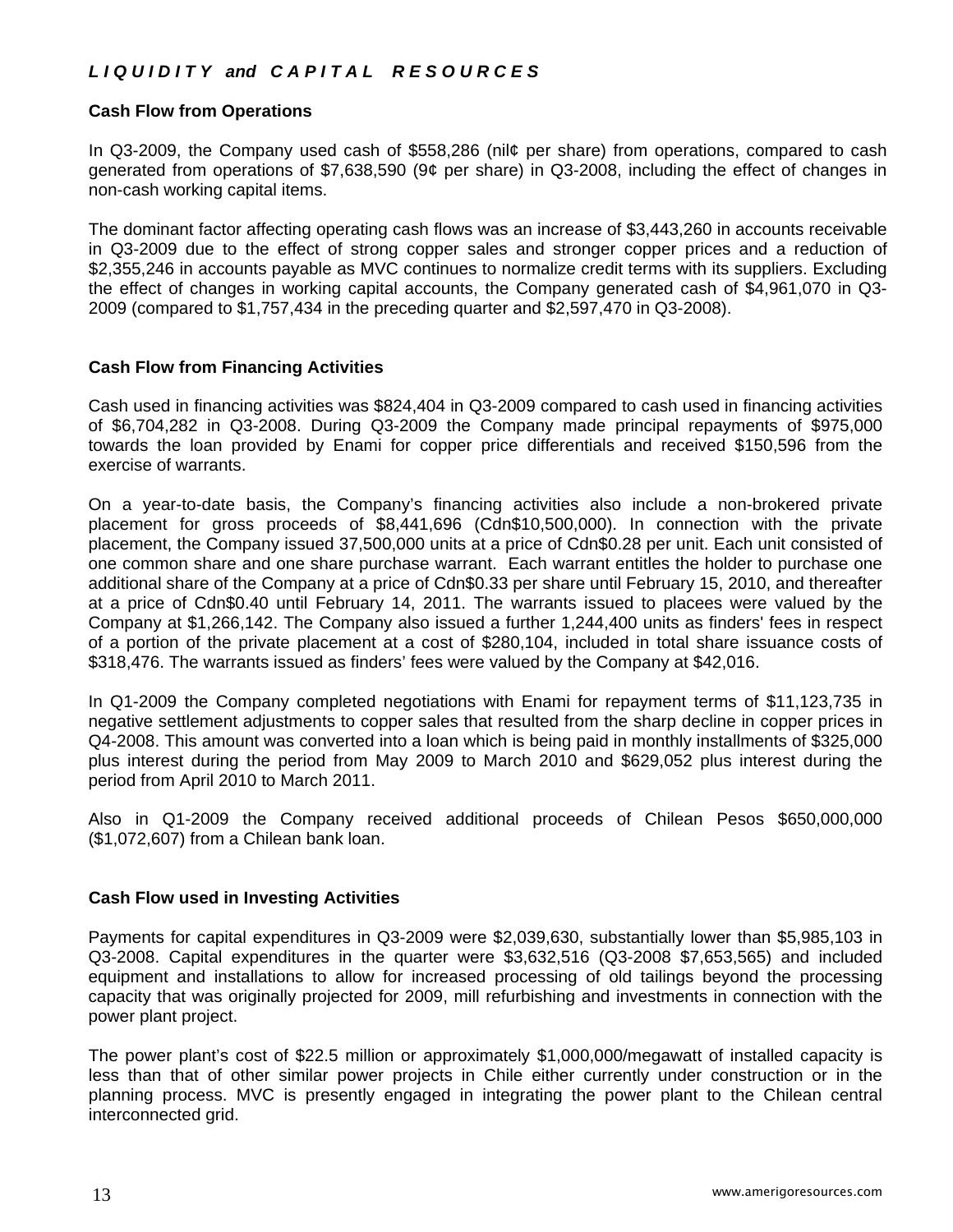# **Liquidity and Financial Position**

The Company's cash and cash equivalents at September 30, 2009 were \$2,881,832, compared to \$3,187,084 at December 31, 2008 and \$6,304,152 at June 30, 2009. The Company had a working capital deficiency of \$7,468,463 at September 30, 2009 compared to working capital deficiencies of \$14,116,136 at December 31, 2008 and \$10,318,380 at June 30, 2009.

The Company's cash and working capital were severely affected by the sharp decline in copper and molybdenum prices that took place in Q4-2008. Depressed metal prices affected the Company both in terms of significantly reduced revenue and cash inflows and with respect to negative pricing adjustments for sales which had been provisionally priced at substantially higher prices.

With stronger copper prices, higher copper production levels and lower production costs, the Company has made substantial progress in re-establishing positive operating cash flows.

In order to ensure adequate levels of operating cash flow to service current trade and bank debt, MVC entered into a facility with Enami to hedge a portion of its copper production for the second half of 2009, making use of a zero cost minimum/maximum price structure. Under the hedging facility, MVC secured a minimum price of \$2.00 per pound for 800 tonnes per month of copper production which will be priced from July to December 2009, representing approximately 50% of MVC's forecast copper production over that period. In return for the guaranteed minimum price, the Company agreed to a maximum price of \$2.48/lb on this production. As a result, if the London Metal Exchange ("LME") monthly average copper price (the "LME Price ") trades between \$2.00 and \$2.48/lb, MVC receives the LME Price for copper delivered under this facility. The facility includes standard provisions for a facility of this nature, including the potential requirement to provide to Enami additional guarantees in the event of increases in the copper price. Through this facility the Company secured short term cash requirements to service the debt assumed by the Company during the recent market downturn, while maintaining full upside potential on the 50% of unhedged production.

Given that the hedging facility is a subordinate contract to MVC's supply agreement with Enami and sales under the hedging facility are in the normal course of business for MVC, the Company has determined that its current hedging facility is not a derivative for accounting purposes. The Company has applied the provisions of CICA Handbook Section 3855 in respect to contracts that were entered into and continue to be held for the purpose of delivery of a non-financial item in accordance with the Company's expected sale requirements, considering that the agreement has a price based on a variable that is closely related to the asset being sold. Accordingly the hedged portion of the Company's sales to Enami are priced at the LME price where the LME Price traded between \$2.00 and \$2.48/lb, and at \$2.48/lb in instances where the LME Price exceeded \$2.48/lb.

Enami provided MVC with a loan to cover payments due pursuant to negative settlement adjustments to copper sales that resulted from the sharp decline in copper prices in Q4-2008. As at September 30, 2009 the principal amount of this loan was \$9,498,632, and monthly payments are \$325,000 plus interest during the period from May 2009 to March 2010 and \$629,052 plus interest during the period from April 2010 to March 2011.

MVC also obtained a \$5,376,216 loan from Codelco-El Teniente, which originated from the payment deferral of 70% of the royalty invoices to MVC for the months of November 2008 to April 2009. MVC is making monthly installments to Codelco of approximately \$448,018 during the period from July 2009 to August 2010, except in cases where the average monthly copper price falls below \$1.50/lb or increases to more than \$3/lb for three consecutive months, in which cases the monthly installments will be adjusted to be approximately \$336,013 or \$672,027 respectively. The total El Teniente royalty payable amounts shown in the Balance Sheet at September 30, 2009 include the loan herein described and the royalties due to El Teniente subject to normal payment terms.

MVC and Molymet agreed that negative molybdenum pricing adjustments would be settled against physical deliveries of molybdenum in 2009. Amounts due to Molymet were fully repaid in July 2009.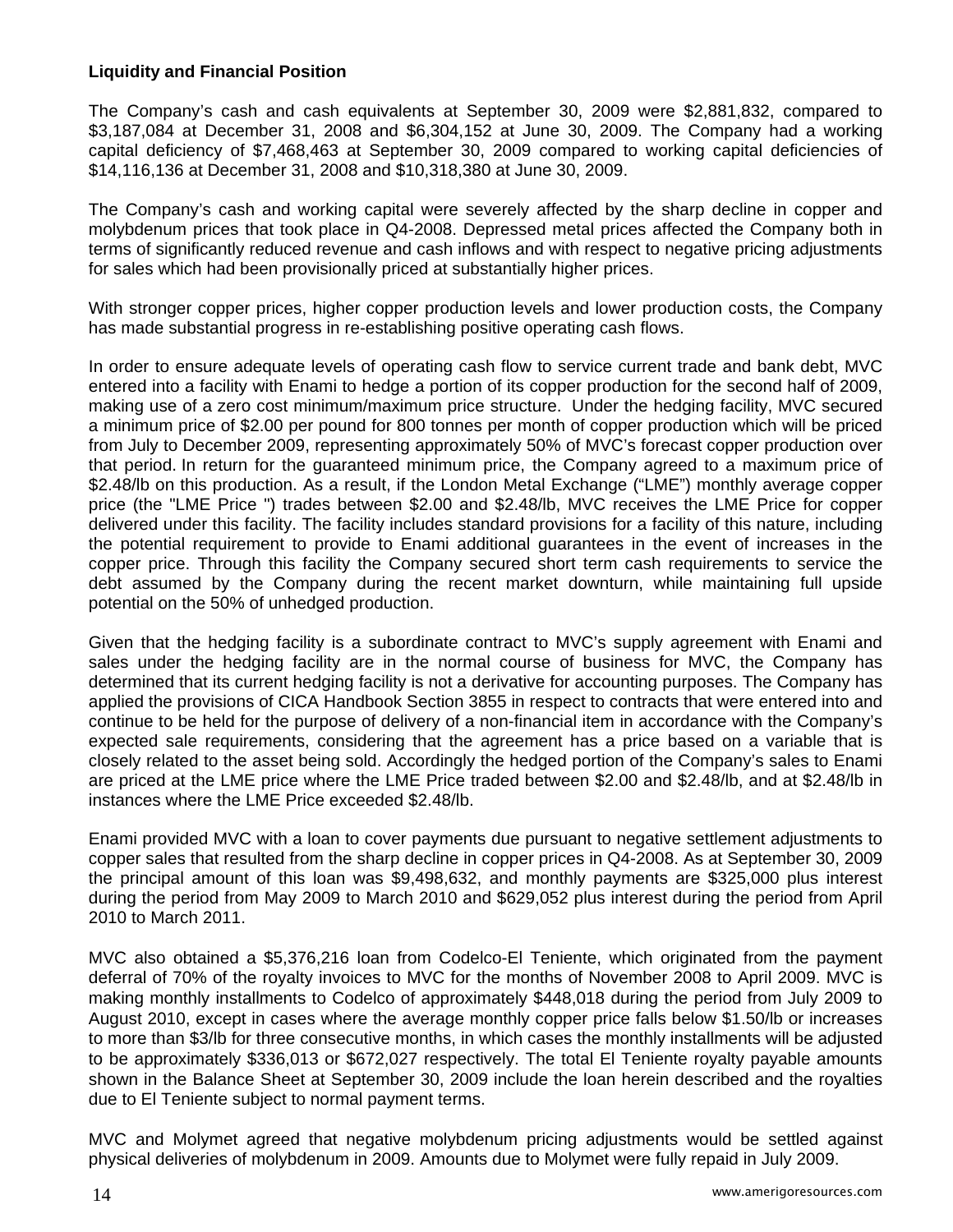Finally, MVC has two bank loans in Chile, denominated in Chilean pesos for the equivalent of \$10,971,510 at September 30, 2009. A \$5,768,576 loan was structured as a medium term loan on October 20, 2009 (see **Subsequent Events**). The second loan of \$5,202,934 has had several review dates, the current one being February 27, 2010. It is customary in Chile to have short term renewal dates for loans and for loans to be rolled over as long as they remain in good standing. The Company is in advanced negotiations to structure this loan into a three year loan at its next review date if current market conditions persist or improve.

At September 30, 2009, the Company was not subject to debt covenants.

MVC expects to receive a tax refund of approximately \$3,080,000 in Q4-2009.

The Company also believes that additional cash could be realized in the next 3 to 15 months from the exercise of outstanding warrants and stock options currently in the money.

In addition to the steps outlined above, the Company has also reduced capital and discretionary expenditures and has suspended dividend distributions for the foreseeable future.

As a result of the improvements in cash flows, and other actions outlined above, management believes the Company will be able to meet its obligations as they come due for at least the next 12 months. Consequently, management determined the going concern note that was included in the Company's financial statements as of March 31, 2009 and December 31, 2008 was no longer required as of June 30, 2009.

The Company operates in a cyclical industry where levels of cash flow have historically been correlated to market prices for commodities. Despite these short-term liquidity challenges, MVC remains a valuable long-life asset. El Teniente, the source of MVC's feed material, is the world's largest underground copper mine with remaining ore reserves expected to last decades. MVC's current contract with El Teniente runs to 2021, has been renewed twice in the past and is expected to be renewed again before its current expiry date.

The Company's long-term liabilities (Long Term Enami Loan, Long Term El Teniente Royalty Payable, Other Payables, Asset Retirement Obligations and Future Income Tax Liabilities) at September 30, 2009 were \$21,574,056, compared to \$16,981,669 on December 31, 2008. The increase in long-term liabilities is due largely to an increase in the Company's future income tax liabilities and the reclassification of bank debt of \$3,605,360 as long-term debt in Q3-2009.

## **Investments**

The Company holds a total of 10,788,280 shares in Candente, an issuer listed on the Toronto, Lima and Frankfurt Stock Exchanges. The aggregate cost of the investment was \$15,861,986. At September 30, 2008 the issuer's closing share price was Cdn\$0.55 per share, and the fair market value of the Company's approximately 13% investment in this issuer was \$5,717,573. Management determined that the decline in market value of this investment met the characteristics of an "other than temporary impairment" and adjustments to fair value of \$10,144,413 were recorded in earnings. The value of the investment at December 31, 2008 was \$1,412,488. At September 30, 2009, Candente's closing share price was Cdn\$0.49 per share, and the fair value of the Company's approximately 13% investment was \$4,869,172. During the nine months ended September 30, 2009 the Company recorded other comprehensive income of \$3,456,684 for the fair value appreciation of the investment during the period.

 www.amerigoresources.com 15 The Company also holds a total of 8,015,000 shares in Los Andes, an issuer listed on the TSX Venture Exchange. The aggregate cost of the investment was \$3,946,908. At September 30, 2008 the issuer's closing share price was Cdn\$0.24 per share, and the fair market value of the Company's approximately 4% investment in this issuer was \$1,853,581. Management determined that the decline in market value of this investment met the characteristics of an "other than temporary impairment" and adjustments to fair value of \$2,093,328 were recorded in earnings. The value of the investment at December 31, 2008 was \$360,727. At September 30, 2009, Los Andes' closing share price was Cdn\$0.085 per share, and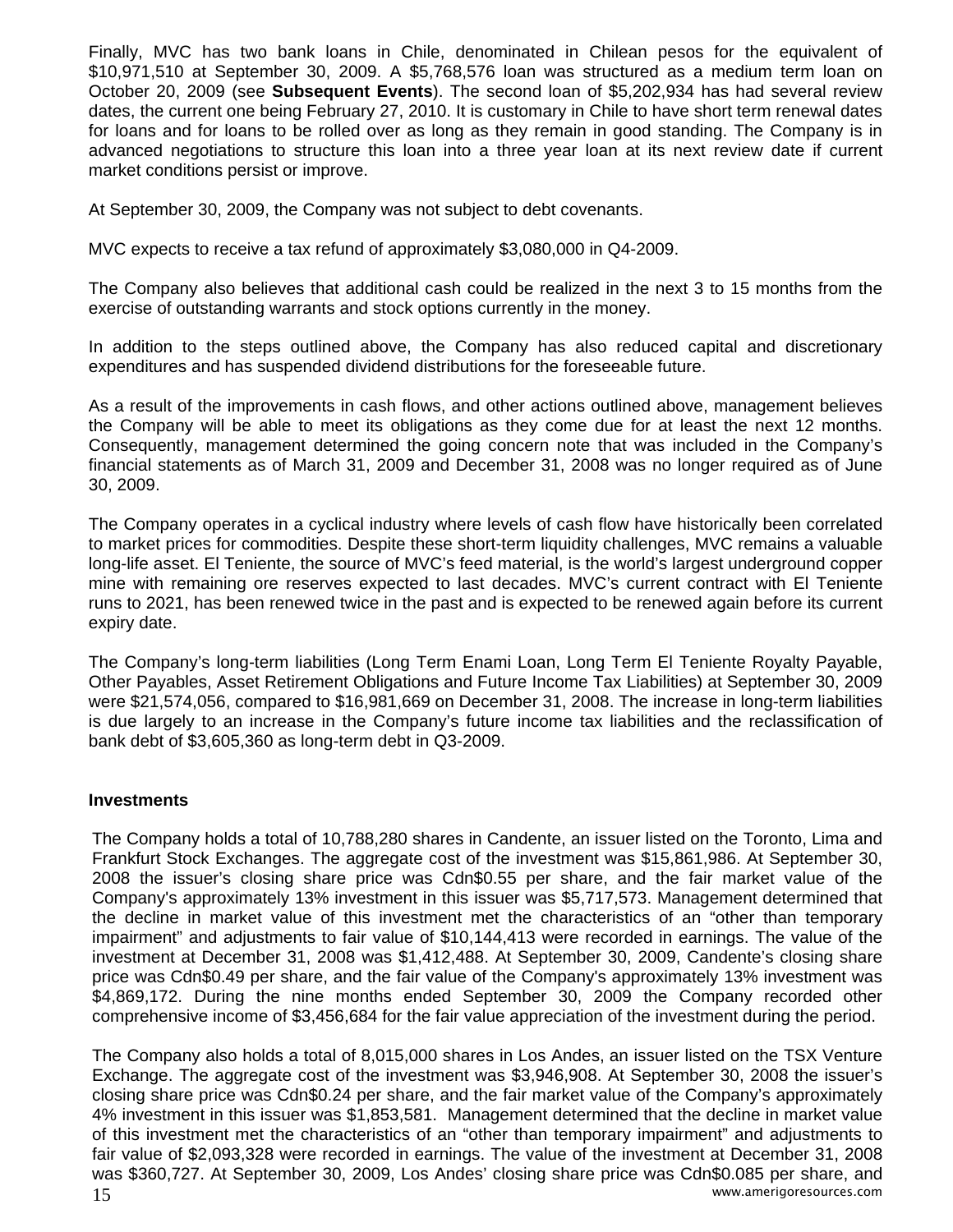the fair value of the Company's approximately 4% investment was \$627,522. During the nine months ended September 30, 2009 the Company recorded other comprehensive income of \$266,795 for the fair value appreciation of the investment during the period.

# *O U T L O O K*

Management believes that the change to the extraction plan for the processing of old tailings will continue to positively impact production levels. The portion of total production from old tailings has already increased to 33% of total copper production.

If production increases as expected, unit costs are expected to continue to trend downwards.

Financial performance will continue to be positively affected if copper prices continue to increase. Unit costs will also be favourably affected if molybdenum prices and production levels continue to improve, due to higher molybdenum credits.

Power costs per kWh at MVC in Q4- 2009 are expected to be comparable to Q3-2009 levels.

Given the positive production trends and the expected continued reduction in cash and total cost, at prevailing copper and molybdenum prices the Company expects to continue to generate operating profits and positive cash flows from operations, excluding the effect of changes in non-cash working capital accounts.

Capital expenditures in 2009 are expected to be approximately \$9,900,000, of which \$8,015,525 had been incurred as of September 30, 2009. The most significant capital expenditures in 2009 will be in connection with equipment and installations to increase MVC's processing capacity of old tailings to 30,000TPD, old tailings classification and old tailings recirculation. The Company's 2009 capital expenditures budget originally had anticipated an expansion to the old tailings processing facilities to 25,000TPD but management decided to undertake additional capital projects to further increase processing capacity in order to take advantage of stronger copper prices,.

These are forward-looking estimates and subject to the cautionary notes regarding risks associated with forward looking statements at the end of this MD&A.

# *S U B S E QU E N T E V E N T S*

- a. On October 20, 2009, MVC obtained from a Chilean bank a loan denominated in Unidades de Fomento ("UF"), a Chilean indexed monetary unit. The principal amount of the loan is UF167,600.28 (the equivalent of Chilean Pesos \$3,500,000,000 or \$6,508,957 at the loan grant date). The loan was used to repay a Chilean Pesos \$3,150,000,000 short-term loan with the same bank. The loan will be repaid in eight equal quarterly installments of UF20,950.035 from January 20, 2010 to October 20, 2011. The loan bears interest at an annual rate of 6.78%. In connection with the loan, MVC needs to meet certain interest coverage and debt to equity ratios at June 30 and December 31 measurement dates. MVC also agreed to allow the bank to maintain previously granted machinery and equipment collateral of approximately \$10 million.
- b. The Company received proceeds of \$159,357 on the October 20, 2009 exercise of 500,000 warrants.
- c. On October 21, 2009, MVC extended its hedging facility with Enami. MVC secured a minimum price of \$2.60/lb for 800 tonnes per month of copper production for the months from December 2009 to May 2010, inclusive, representing approximately 45% of MVC's forecast copper production over that period. The facility sets a maximum price of \$3.20/lb on this production. If the LME Price trades between \$2.60 and US\$3.20/lb, MVC will receive the LME Price for copper delivered under this facility. The facility includes standard provisions for a facility of this nature,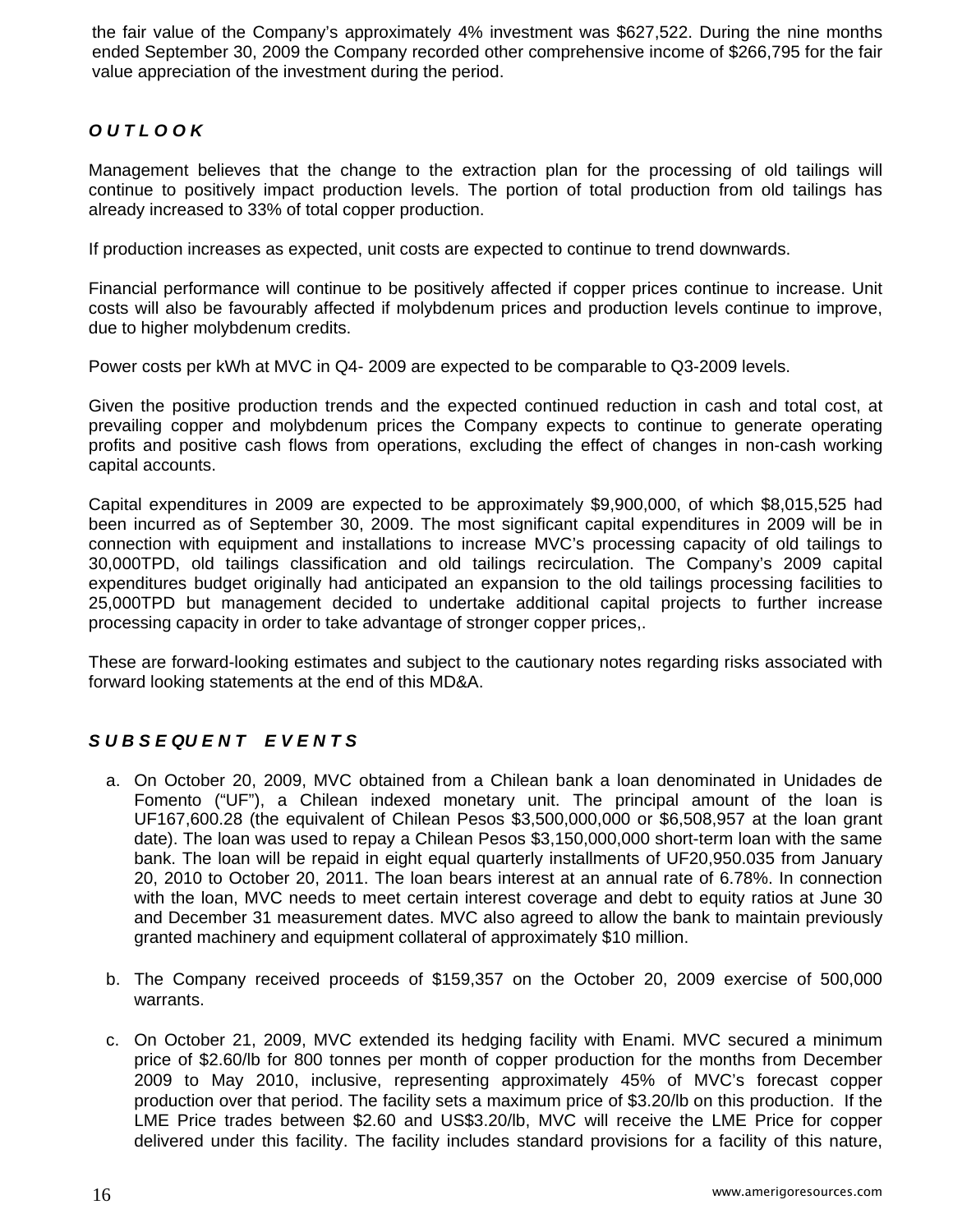including the potential requirement to provide to Enami additional guarantees subject to increases in the copper price.

# *O T H E R M D & A R E Q U I R E M E N T S*

# *Transactions with Related Parties*

a) Non-controlling interests

Amerigo holds its interest in MVC through its subsidiary Amerigo International Holdings Corp. ("Amerigo International"). Amerigo International is controlled by Amerigo and is a wholly-owned subsidiary, except for certain outstanding Class A shares which are shown on Amerigo's balance sheet as Minority Interest at their book value of \$1,000. The Class A shares are owned indirectly by a director and associates of two of the directors of Amerigo.

The holders of the Class A shares are not entitled to any dividend or to other participation in the profits of Amerigo International, except for a royalty dividend calculated as follows:

• \$0.01 for each pound of copper equivalent produced by MVC or any successor entity to MVC if the price of copper is under \$0.80, or

• \$0.015 for each pound of copper equivalent produced by MVC or any successor entity to MVC if the price of copper is \$0.80 or more.

During the nine months ended September 30, 2009, royalty dividends totaling \$429,699 were paid or accrued to the Amerigo International Class A shareholders on the basis described above (nine months ending September 30, 2008: \$490,407). Royalty dividends are shown as Non-Controlling Interests in the Consolidated Statement of Operations. At September 30 2009, \$49,438 of this amount remained outstanding (December 31, 2008: \$49,670).

# b) Remuneration to officers

During the nine months ended September 30, 2009 the Company paid or accrued \$461,897 in fees to companies associated with certain directors and officers of Amerigo (nine months ended September 30, 2008: \$490,407).

c) As of September 30, 2009 one of Amerigo's officers acted as an officer and another as a director of Nikos Explorations Ltd., a company over which Amerigo exercises significant influence.

d) As of September 30, 2009 one of Amerigo's directors acted as a director and one of Amerigo's officers acted as an officer of Candente Resource Corp., a company in which Amerigo holds an investment.

e) As of September 30, 2009 two of Amerigo's officers acted as officers and one of Amerigo's directors acted as a director of Los Andes Copper Ltd., a company in which Amerigo holds an investment.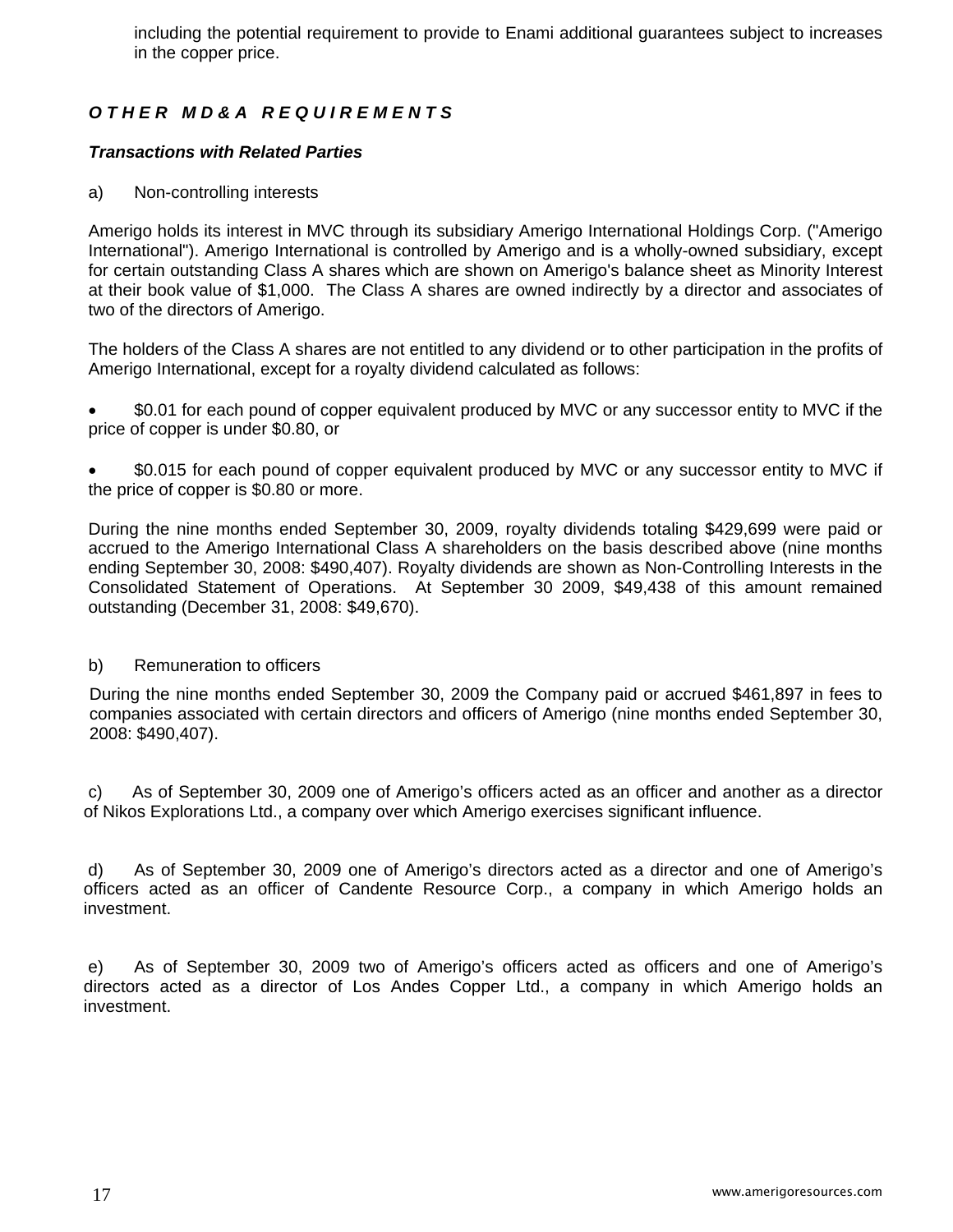# *Contingencies*

In Q3-2007, the Chilean Internal Revenue Services ("SII") issued a tax assessment to MVC challenging the tax losses reported by MVC for the commercial years 1999 to 2004. The tax assessment claims that some of these losses could be denied and MVC could face a tax liability of approximately \$1.15 million. Although the Company believes there is no merit to this assessment, the final outcome of this matter cannot be predicted with certainty. The Company retained legal counsel to prepare a response to SII in accordance with Chilean law and is awaiting SII's determination on this matter. Management believes that if the SII claim is ultimately upheld, the Company will have a claim for full indemnification from the sellers of MVC pursuant to the terms of the MVC purchase and sale agreement for losses incurred prior to the MVC purchase date of July 2003.

In the fourth quarter of 2007, SII issued a tax assessment to MVC for adjustments, penalties and interest of approximately \$135,000, derived from MVC's alleged failure to remit provisional monthly payments towards a Chilean mining royalty tax in 2006. When the mining royalty tax was instituted in Chile, MVC obtained a legal opinion stating that the tax did not apply to MVC's operations, as MVC does not exploit under the definition of the Chilean Income Tax Law. Even if the mining royalty tax applied to MVC, there would have been no tax payable in 2006 as MVC's production levels that year fell below the threshold prescribed by SII for this tax. MVC has also retained legal counsel to prepare a response to SII on this matter.

No amounts have been recorded by the Company in respect of these matters. While the SII has conducted reviews during 2007 and 2008 in connection with these contingencies, as of September 30, 2009, these contingencies had not been resolved.

# *Critical Accounting Estimates*

There were no changes to the nature of the Company's critical accounting estimates during Q3-2009. The most significant estimates are related to the physical and economic lives of contractual rights, property, plant and equipment and their recoverability, estimates regarding the future cost of retiring the Company's capital assets and the estimation of future cash flow requirements to determine the Company's ability to continue operating as a going concern.

The Company depreciates assets, capitalized acquisition costs and contractual rights based on the units of production method, whereby management has estimated copper units of production to 2021 and assigns amortization charges based on actual production on a monthly basis.

Based on undiscounted cash flow projections for the years 2009 to 2021 built from MVC's production model at assumed copper prices of \$1.50/lb for 2009, \$1.60/lb for 2010, \$1.70/lb for 2011 and \$1.80/lb thereafter, and molybdenum prices of \$10/lb for 2009, \$11/lb for 2010 and \$12/lb thereafter, management concluded that no impairment to the carrying value of its assets was required as of December 31, 2008.

Amerigo has calculated an asset retirement obligation based on an estimated price of \$6,200,000 provided by an independent third party in 2007. Management's current estimates in calculating the asset retirement obligation include projected annual inflation rates in Chile of 4.5% per annum and a market risk premium of 8%. The present value of the asset retirement obligation was revised to \$4,787,273 in 2007, which will be systematically accreted to a 2021 value of approximately \$12,344,146.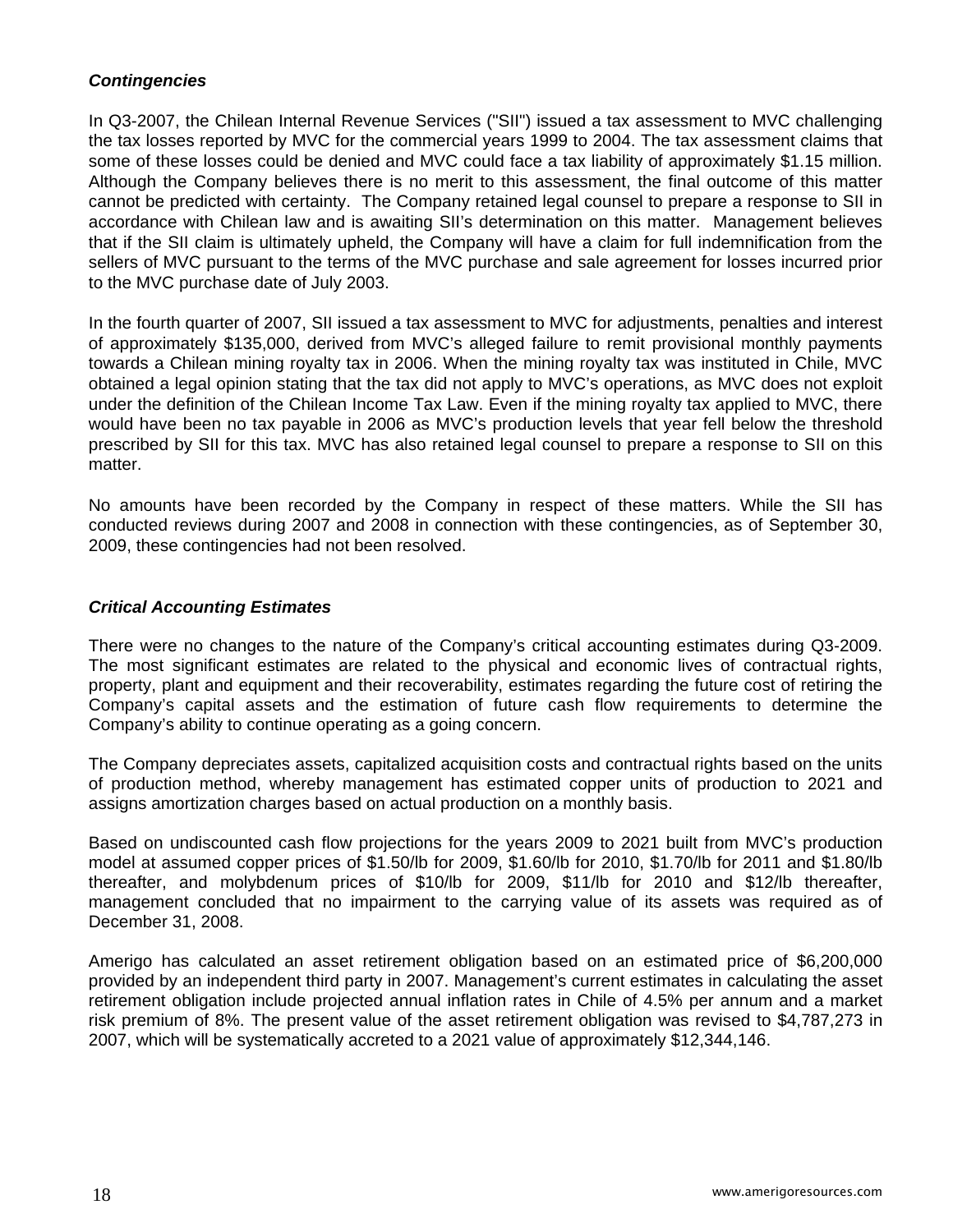# *Changes in Accounting Policies, Including Initial Adoption*

Effective January 1, 2009 the Company adopted the following new accounting standards:

## *Goodwill and intangible assets*

In February 2008, the CICA issued Handbook section 3064 "Goodwill and intangible assets" which is required to be adopted for fiscal year-ends beginning on or after October 1, 2008. It establishes standards for the recognition, measurement, presentation and disclosure of Goodwill subsequent to its initial recognition and of intangible assets by profit orientated enterprises. The adoption of this standard did not have any material impact on the Company's financial statements.

## *International Financial Reporting Standards ("IFRS") Implementation Plan*

In February 2008, the Accounting Standards Board ("AcSB") approved a strategic plan which requires public companies to converge with IFRS for fiscal periods beginning on or after [January 1, 2011.](javascript:void(0);) The Company will therefore be required to have comparative financial information prepared under IFRS as of [January 1, 2010.](javascript:void(0);)

The Company has initiated its IFRS convergence project and has set the following timing objectives: to be in a position to convert its [December 31, 2009](javascript:void(0);) Canadian GAAP Balance Sheet to IFRS on completion of the 2009 external audit in February 2010, to work both under Canadian GAAP and IFRS in 2010 in order for the Company to disclose to users of its financial statements the quantitative differences arising in 2010 under both frameworks, and to produce IFRS financial statements as of [January 1, 2011](javascript:void(0);).

In order to meet these objectives the Company's financial staff in Canada and Chile attended IFRS courses and in-house training sessions in 2008 and 2009. IFRS introductory training has also been provided to MVC's managers and supervisors as the adoption of IFRS will have an impact on operational areas. The Company has prepared a mock set of financial statements under IFRS to identify additional disclosure requirements and has identified the key areas that will be affected by the conversion to IFRS: functional currency, initial valuation and subsequent accounting of property, plant and equipment, and asset retirement obligations. The Company is in the process of documenting its findings and conclusions for key IFRS adoption areas and will proceed to validate these assumptions with IFRS experts before proceeding in Q4-2009 and Q1-2010 to gather and process data to allow for a December 31, 2009 conversion of its Balance Sheet to IFRS. The Company will maintain dual Canadian-GAAP and IFRS accounts through 2010 to continue to meet its Canadian GAAP reporting obligations in that year and have the necessary 2010 comparative set of IFRS financial statements to use in 2011. It is currently anticipated that the Company will be able to continue using its current information technology platforms in Chile and in Canada.

## *Other*

As of October 29, 2009, Amerigo has outstanding 133,115,944 common shares, 37,744,400 warrants (exercisable at a price of Cdn\$0.33 per share until February 15, 2010, and thereafter at a price of Cdn\$0.40 per share until February 14, 2011) and 6,720,000 options (exercisable at prices ranging from Cdn\$0.31 to Cdn\$2.71 per share).

Additional information, including the company's most recent Annual Information Form, is available on SEDAR at [www.sedar.com](http://www.sedar.com/).